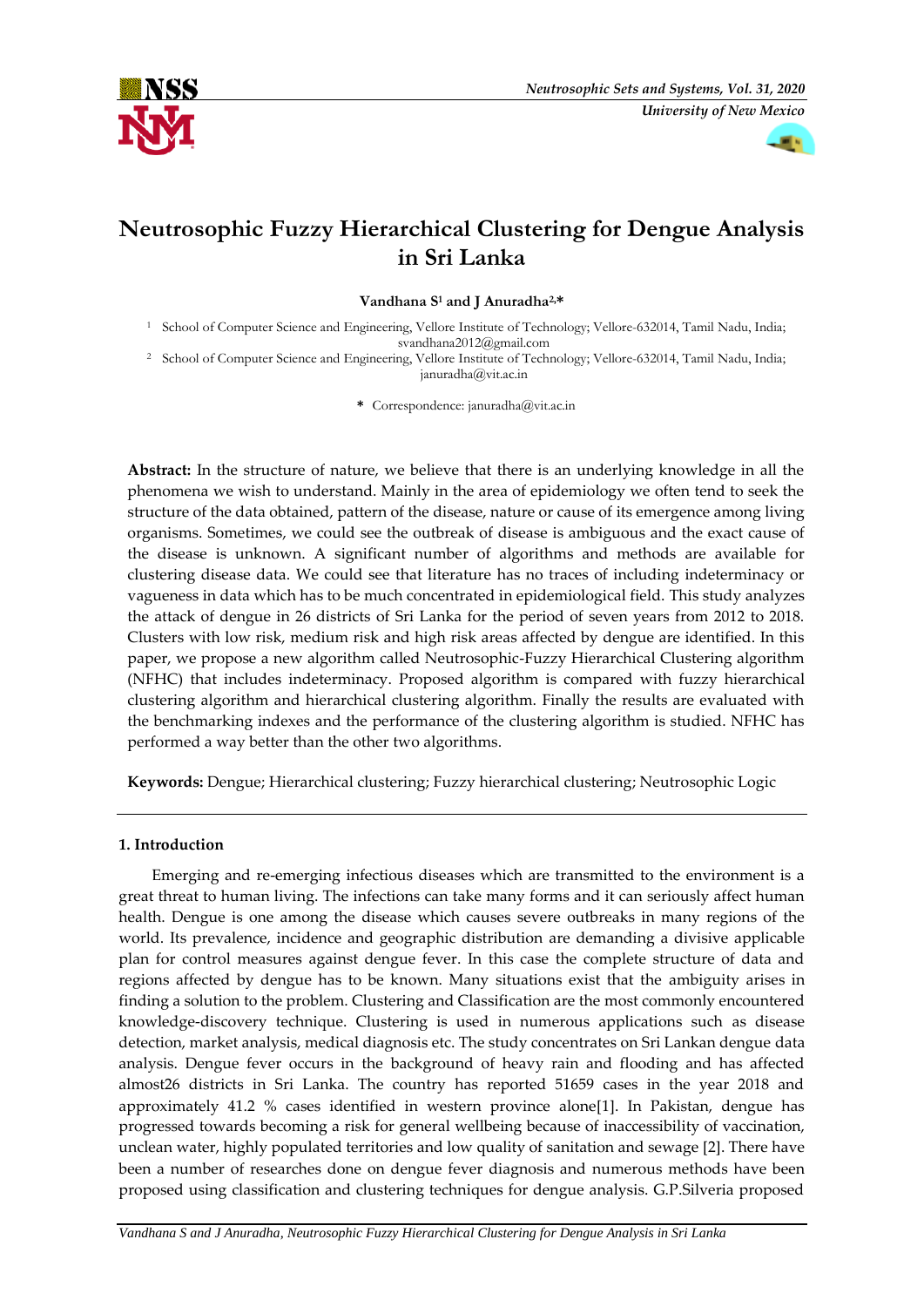evolution technique of dengue risk analysis or prediction using the model Takagi-Sugeno. Takagi-Sugeno model included parameters such as human population density, density of potential mosquito breeding and rainfall. The fuzzy rules were developed using partial differential equations for Low, Medium and High dengue affected areas. The uncertainty factor considered in this study is the breeding period and the maturation of mosquito eggs and Silveria considered rainfall as a factor for the increase or decrease in the population of mosquitoes [3]. The selection of Neutrosophic approach has increased in group decision making in vague decision environment. Neutrosophic approach with Technique for Order Preference by Similarity to Ideal Solution (TOPSIS)[4] is considered for decision making process to deal with the vagueness and uncertainty by considering the data for the decision criteria. Neutrosophic environment provides a new technique in Multi Criteria Decision Making problem. Author Abdel-Basset M [5], has developed and integrated Technique for Order Preference by Similarity to Ideal Solution (TOPSIS) into Decision-Making Trial and Evaluation Laboratory (DEMATEL) on a neutrosophic set that handles to overcome the ambiguity or the lack of information. He has applied on project selection criteria where the best alternatives are provided by the neutrosophic approach.

This paper mainly focuses on the finding of Dengue affected areas using the clustering technique found. The clusters are formed as low risk, medium risk and high risk areas. It helps the public sectors to concentrate particularly on that area for the remedial measures that are to be considering for the wellbeing of the society. Based on the neutrosophic approach, the clustering for the low risk, medium risk and high risk areas are identified and clustered.

#### **2. Related Work**

The ambiguity or uncertainty representation or handling of incomplete knowledge becomes a vital problem in the field of computer science. Researchers from various fields have dealt with vague, indeterminate, imprecise and sometimes insufficient information of uncertain data. The concept of uncertainty is usually handled by probabilistic approach. Soft computing techniques also deals with these problems such as called fuzzy sets [6] and intuitionistic fuzzy sets [7] and rough sets. Fuzzy logic is a collection of mathematical values for representing and understanding is based on membership degrees rather than the crisp membership of traditional binary logic. It leads to more human intelligent machines as fuzzy logic tries to model the human feeling of words, decision-making and common sense[8].

Unlike Boolean's two-valued logic, Fuzzy logic is multi-valued logic. Matrices play an important role in representation of the real world problems of science and engineering. Therefore, a few authors have proposed a matrix representation of fuzzy sets and intuitionistic fuzzy sets [9,10,11,12,13,14,15,16,17]. Fuzzy set and Intuitionistic Fuzzy Set deals with the membership and non-membership values. Membership value shows the truthiness of the algorithm which is classified or clustered. Non-membership values show the falsity of the data that it doesn't belong to that class.

For some reasons, the calculation of non-membership value is not always possible as in the case of membership values. So, there exists some indeterministic that part depicts the ambiguity in fuzzy logic. Subsequently, Smarandache [18, 19] introduced the term Neutrosophic Set (NS), which is formed as a generalization of classical set, fuzzy set, intuitionistic fuzzy set. The literature [20-24] shows the growth of decision-making algorithms over neutrosophical set theory.

Neutrosophic logic that shows the clear separation between the" relative truth" and" absolute truth" while the fuzzy logic does not show any separation. Smarandache Florentine proposed the concept of neutrosophic logic based on nonstandard analysis by Abraham Robinson in 1960s. Generally, we can say that the available disease information in inherently unclear and unpredictable. In real life issues, an element of indeterminacy exists and in this respect, neutrosophic logic can be used. Neutrosophic logic generalizes fuzzy, intuitive, boolean, para-consistent logic etc.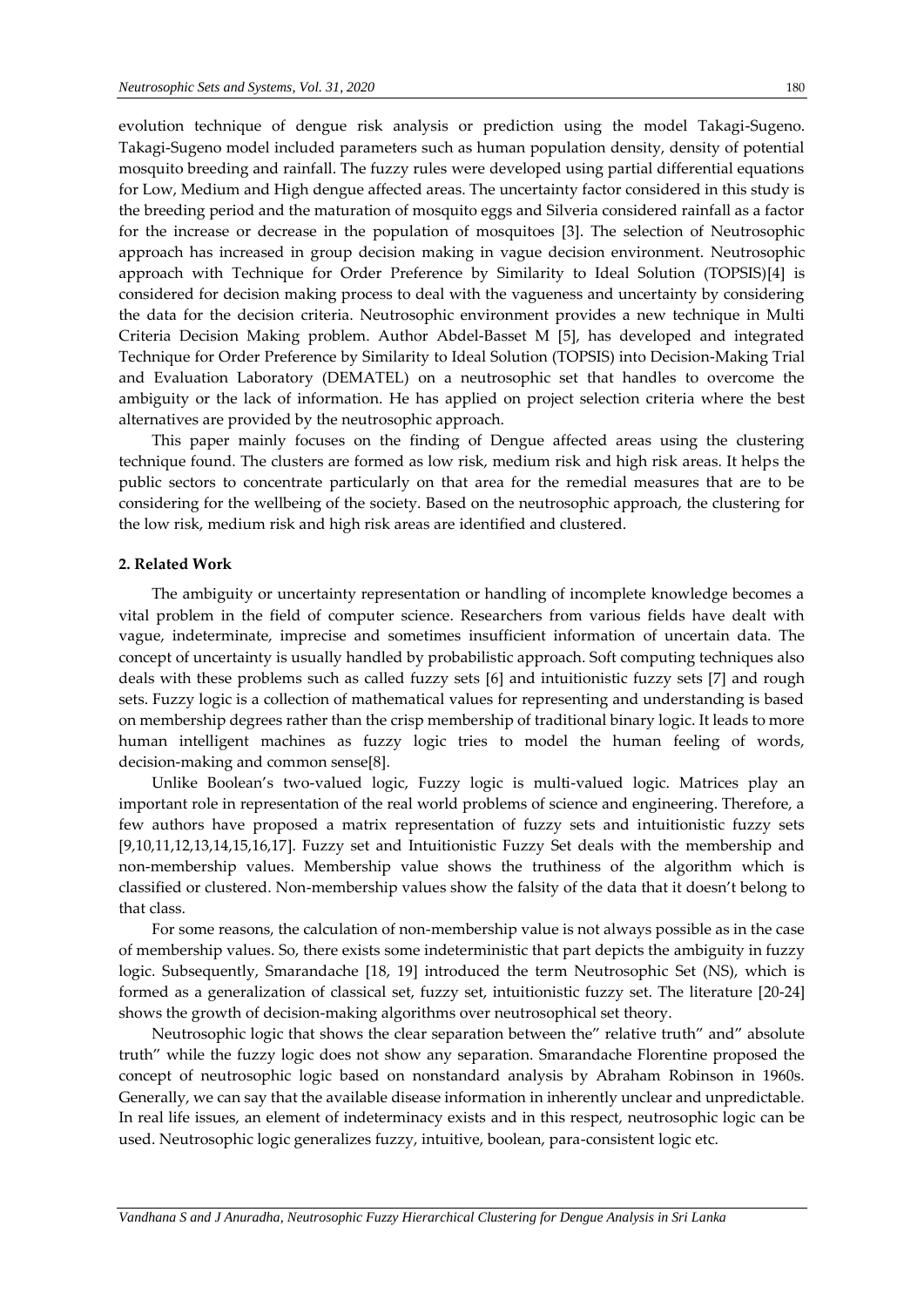In many medical diagnosis and study of diseases, the indeterminacy or falsity in the input is not captured so far. It is seen from the literature that the concept of neutrosophic logic is not applied much on medical diagnosis. Neutrosophic clustering technique is neither employed nor applied to any medical applications. Some of the applications of neutrosophic logic are Social Network Analysis, Financial Market Information, Neutrosophic Security, Neutrosophic cognitive maps, Application to Robotics etc.

#### *2.1 Machine Learning on Dengue*

Many authors have concentrated on Machine Learning algorithms for classification and prediction of various diseases. In over 100 nations, dengue is endemic and causes an estimated 50 million infections per year. Nearly 3.97 billion individuals are at danger of infection from 128 nations [25]. Machine Learning algorithms such as Regression Models, Decision Tree, Artificial Neural Network, Rough Set Theory, Support Vector Machine etc. are successfully applied [26]. Daranee Thitiprayoonwongse et al proposed a hybrid technique combining a decision-making tree with a fuzzy logic approach to constructing a model for dengue infection. Author obtained a set of rules from decision tree and transformed to fuzzy rules. The results were better by combining fuzzy and decision tree approaches [27]. Torra [28], has proposed a fuzzy hierarchical clustering for representing the documents. Fuzzy hierarchical clusters are used in order to assure that the clusters are small enough by giving low information loss.

This research mainly focuses on clustering of Dengue disease in various parts of Sri Lanka. Increased risk to infectious diseases was recognized as one of five main emerging threats to public health resulting from the changes in the natural environment [29]. Diseases caused by mosquitoes are a specific danger to humans. The danger of transmission relies on climate variables that regulate mosquito habitat development [30-32]. This paper discusses the possibilities to exploit neutrosophic logic in epidemiology domain. In many cases, the representational parameters which include temperature and humidity as mentioned by [30-32] the climatic variables could also be a part in spread of disease. Most of the cases are rare that all the external parameters are considered, which leads to a chaos about conclusion to be drawn.

So the developed system should adapt to the conditions that are uncontrollable or unanticipated. In this case indeterminacy plays an important role. The concept of indeterminacy is handled or explained in a improvised way by neutrosophic logic. A better approach for all the above is Neutrosophic logic.

#### **3. Proposed Work**

Clustering can be seen as an practical problem in pattern recognition in unsupervised learning. Problems can be size of dataset, number of clusters to be formed, there is no ground truth solution unlike classification problems. The goal is to partition the data set into a certain number of natural and homogeneous sets where each set's elements is as similar as possible and different from the other sets. In real world applications, cluster separation is a fuzzy concept and therefore the idea of fuzzy subsets provides particular benefits over standard clustering [33]. This research proposes a hybridized technique for hierarchical clustering by amalgamation of fuzzy and neutrosophic approach. There by, the proposed algorithm gains the benefits of addressing imprecise, indeterministic, vague and uncertain data.

#### *3.1. Hierarchical Clustering (HC)*

In the process of hierarchical clustering, a distance matrix  $(D)$  is constructed where;  $d_{ij}$  is the distance between the cities. During clustering, *i th* and *j th* locations are merged into a cluster and distance matrix is updated. Eventually, the cities are merged based on the similarity measure and the dimension of D gets reduced on every step of merging. Hierarchical clustering is categorized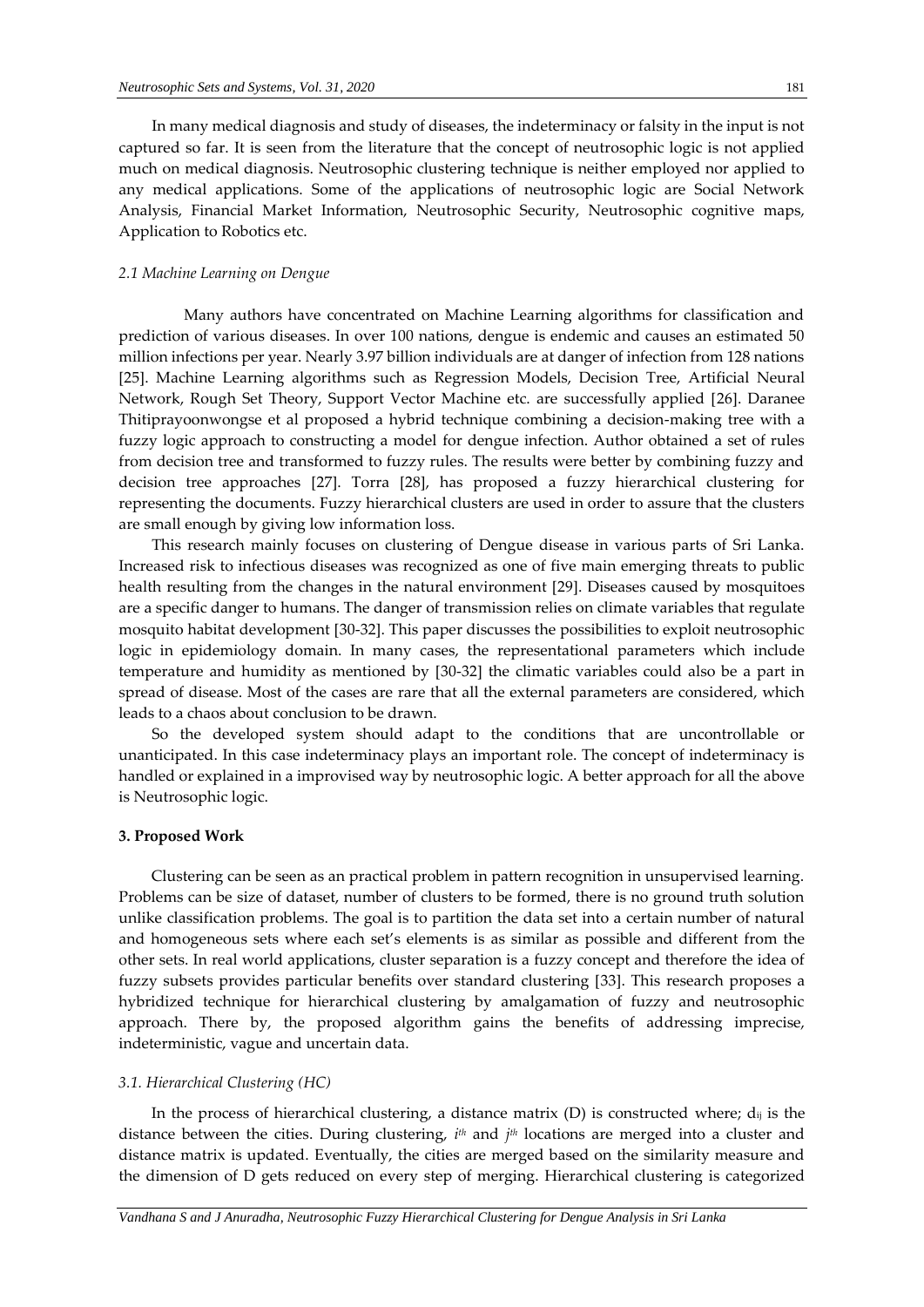based on the method of merging. It includes Single, Complete, Average, Centroid, Median and Ward. Merging clusters based on minimum distance between each element is called single linkage clustering. Clustering based on maximum distance between each element is complete linkage clustering, clustering the mean distance between each element is average linkage clustering, clustering is done by mean values of one group with the mean values on other group elements is centroid clustering. To overcome the disadvantage of centroid method the median of two groups are clustered is called median linkage clustering. Median linkage clustering is suitable for both similarity and distance measures. Wards method calculates the sum of the squares of the distance between the elements *P<sup>i</sup>* and *Pj*, where *P<sup>i</sup>* and *P<sup>j</sup>* are the location of the elements in *i th* and *j th*positions.

The distance matrix is formed by using the Euclidean equation. Single, complete and average link are defined by the way of merging the cities based on nearest, farthest and average distance respectively.

$$
d_{ij} = \sqrt{\sum_{k=1}^{n} (x_{ik} - x_{jk})^2}
$$
 (3.1)

Where *i,j* are the location of cities and *n, k* are the number of cities.

Distance matrix here with dimension of 26×26 is formed. It is constructed on the basis of equation 3.1.Once the distance matrix is formed and based upon the method of hierarchical clustering, clusters are generated.

#### *3.2. Fuzzy Hierarchical Clustering(FHC)*

Given a set of objects, a fuzzy hierarchical framework has been implemented to construct clusters. The methodbegins to establish a fuzzy partition that uses the membership formula[34]. The membership matrix is calculatedusing the equation 3.2 which gives distance between each of the object, here it represents the cities.

$$
\mu_{ik} = \left[ \sum_{j=1}^{n} \left( \frac{d_{ik}}{d_{jk}} \right)^{2/m-1} \right]^{-1}
$$
\n(3.2)

where n is the number of locations, m is the weighting parameter or fuzzifier, r is the number of iterations used for convergence. There is no theoretical optimumchoice of m in literature. The range is usually between 1.25 - 2 [35] and here we have choosen value 2. Theinitial membership matrix( $\mu$ ) is formed using equation (3.2). We have formed a fuzzy measure for objects.Here one object can belong to various clusters with the varying membership values ranging from 0 to 1. Valuesfalling between these endpoints (from low toextremely favorable clustering) were mapped as membershipdegrees. The non-membership value also called as falsity value, represented as  $\vee$  [36]. It is calculated using thefollowing equation,

$$
\vee_i = \frac{1 - \mu_i}{1 + \lambda \mu_i} \tag{3.3}
$$

where,  $\lambda$  is the weighted parameter value ranging from 0 to 1. Here the value of  $\lambda$  is taken as 0.8.

#### *3.3. Neutrosophic Fuzzy Hierarchical Clustering(NFHC)*

The notion of a neutrosophical set was initially proposed by Smarandache [37]. A neutrosophical set A isdefined by a universal set X with truth-membership function *TA*, a falsity-membership function *F<sup>A</sup>* and anindeterminacy-membership function *IA*. Here,*TA(x),FA(x)* and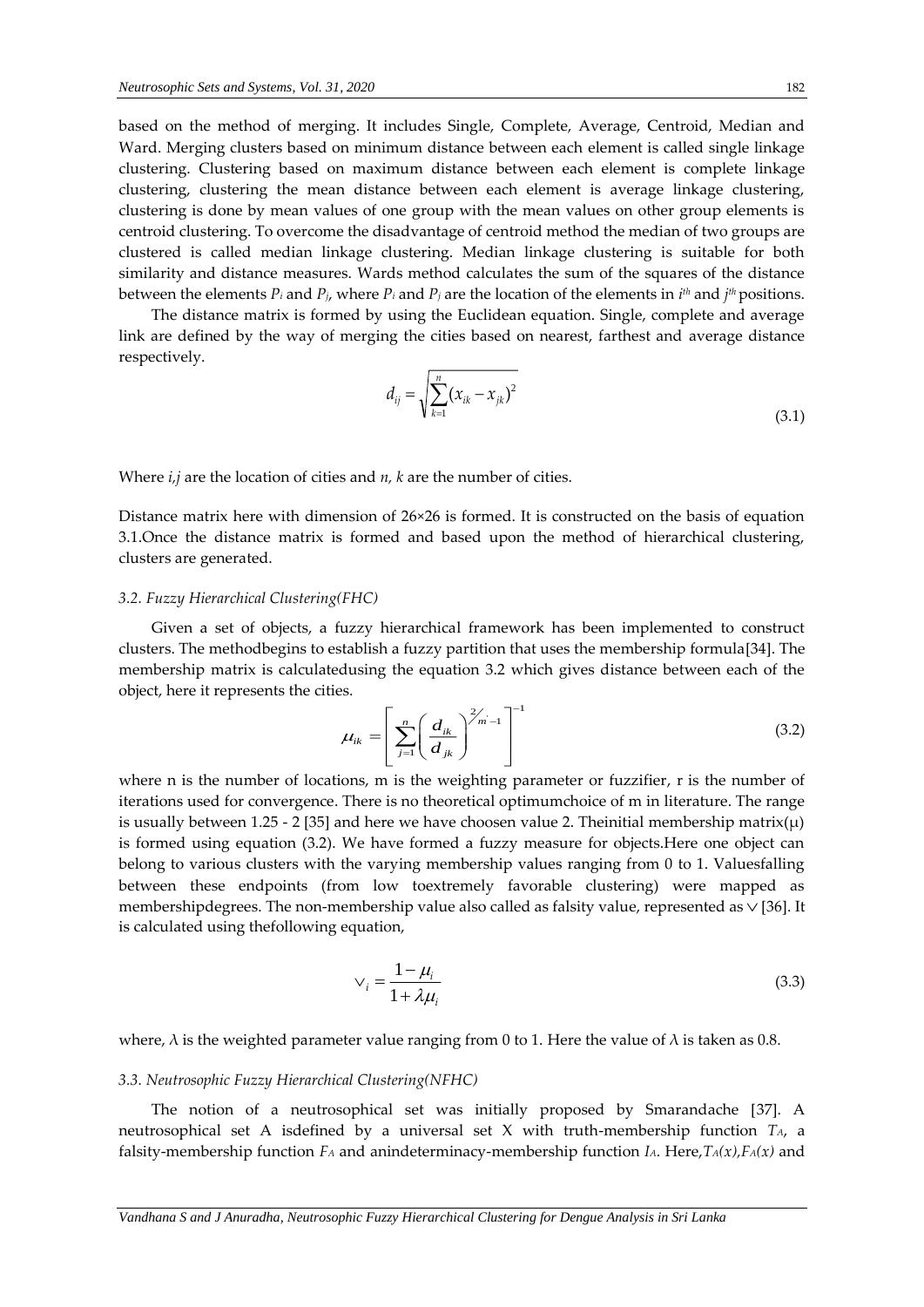*I*<sup>*A*</sup>(*x*) are the real standard sets of values]0; 1<sup>+</sup>[, i.e., *T<sub>A</sub>*(*x*):  $X \rightarrow ]0$ ; 1<sup>+</sup>[, *I<sub>A</sub>*(*x*):  $X \rightarrow ]0$ ; 1+[, and *F<sub>A</sub>*(*x*):  $X$  $\rightarrow$  ]0; 1+[. The indeterminancy-value whichis also denoted by  $\pi$  is given by,

$$
\pi_i = 1 - \mu_i - \nu_i = \frac{1 - \mu_i}{1 + \lambda \mu_i} (or) \pi_i = 1 - \mu_i - \nu_i
$$
\n(3.4)

From equation (3.2),(3.3) and (3.4), a neutrosophic triplet matrix is obtained. Table 2A shows a sample tripletmatrix. Before performing clustering, triplet matrix (μ,  $\pi$ , $\vee$ ) [38] is converted into scalar value matrix using normalized hamming distance. The normalized hamming distance [39] between two locations P and Q is defined

$$
N_d(P,Q) = \frac{1}{3n} \sum_{i=1}^n (|T_p(w_i - T_Q(w_i)| + |F_p(w_i - F_Q(w_i)| + |I_p(w_i - I_Q(w_i)|))
$$
(3.5)

To perform the clustering part. the triplet matrix is converted into a scalar value using equation (3.5)[40]. The neutrosophic weights of a triplet matrix is converted into scalar weights. The resultant matrix is aneutrosophic matrix and HC is applied for clustering, there by we get a neutrosophic fuzzy clusters.

The dataset consists of dengue reported cases in 26 cities of Sri Lanka. Data is collected for six consecutiveyears from 2012 to 2018. First step is finding out the diatnce matrix (D) using the equation (3.1). The matrixformed here is 26×26 as distance matrix. Using equation (3.2), (3.3) and (3.4) triplet matrix of ( $\mu$ ,  $\pi$ ,  $\vee$ ) iscalculated. By using equation (3.5) the neutrosophic triplet matrix is converted to function matrix with scalarvalue upon which hierarchical clustering is formed. Example of the membership matrix obtained for different years. The representation for the year 2012 is given in table 1A.

We then perform the process of hierarchical clustering using algorithm 1, for the results diaplayed in table1A. HC is applied on each year and clusters are formed for each consecutive year from 2012 to 2018. HC hasdifferent methods such as single, complete, wighted, centroid, median and ward.

| <b>Algorithm 1:</b> Hierarchical Clustering( $N_d(P,Q)$ , Method=single linkage) |  |  |  |  |  |  |  |
|----------------------------------------------------------------------------------|--|--|--|--|--|--|--|
| 1 begin                                                                          |  |  |  |  |  |  |  |
| 2 mat[][] $\leftarrow$ initialized to $N_d(P,Q)$ values from equation 3.5        |  |  |  |  |  |  |  |
| 3 disjoint set=[1[]                                                              |  |  |  |  |  |  |  |
| 4 for each city, in mat[][] do                                                   |  |  |  |  |  |  |  |
| for each city <sub>j</sub> in mat[][] do<br>5                                    |  |  |  |  |  |  |  |
| $n = min(max(city_i, city_j))$<br>6                                              |  |  |  |  |  |  |  |
| $merge(city_i.city_j)$                                                           |  |  |  |  |  |  |  |
| end<br>8                                                                         |  |  |  |  |  |  |  |
| repeat until single cluster<br>9                                                 |  |  |  |  |  |  |  |

10 end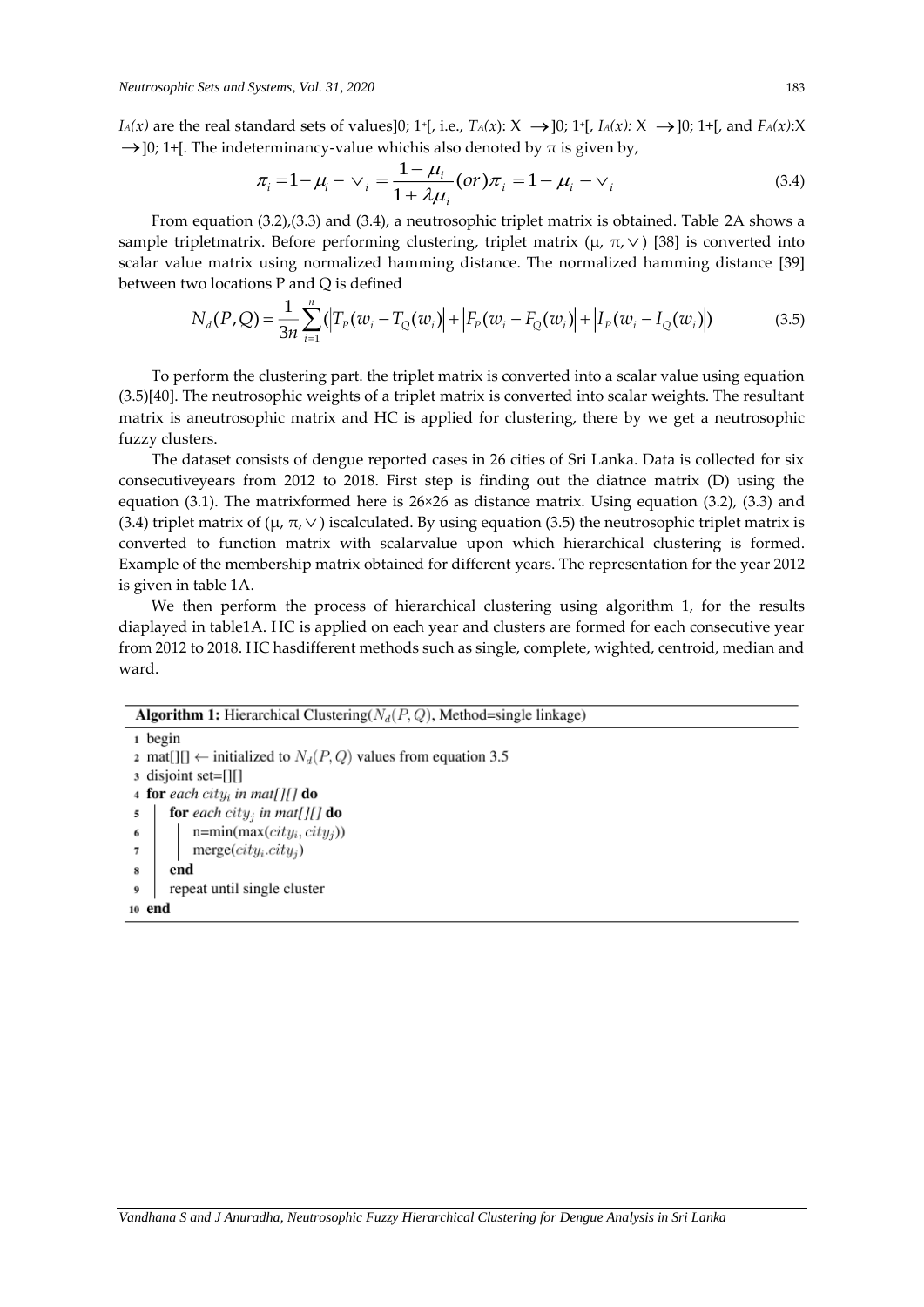| <b>Algorithm 2:</b> Hierarchical Clustering( $N_d(P,Q)$ ), Method=complete linkage) |
|-------------------------------------------------------------------------------------|
| 1 begin                                                                             |
| 2 mat[][] $\leftarrow$ initialized to $N_d(P,Q)$ values from equation 3.5           |
| 3 disjoint set=[1[]                                                                 |
| 4 for each city <sub>i</sub> in mat[][] do                                          |
| for each city <sub>i</sub> in mat[][] do<br>5                                       |
| $n = max(max(city_i, city_j))$<br>6                                                 |
| 7<br>$merge(city_i.city_i)$                                                         |
| 8<br>end                                                                            |
| repeat until single cluster<br>9                                                    |
| 10 end                                                                              |
|                                                                                     |

In the second step, the value of falsity or the non-membership is determined using the formula (3.3). The set of values in each column of the matrix represents ( $\mu$ ,  $\pi$ ,  $\vee$  ) for each location.

Finally, the neutrosophic matrix is constructed using equation (3.4). The obtained result is a triplet of the form (0.9425, 0.0752 and 0.0603). The triplet matrix expresses the truthness, falsity and indeterminacy value of each location paired with all other locations in the dataset. Similar matrix of 26*×*26 is obtained for all consecutive years starting from 2012 to 2018. Now find the similarity between each pair of objects in and neutrosophic triplet matrix.

The Euclidean distance matrix, membership matrix and triplet matrix is calculated using algorithm 2. The data is taken from the year 2012 to 2017 as training data. Once the algorithm is implemented, it has to be tested for its accuracy and how well the proposed algorithm works. The process is applied on data set for the year 2018 and the clusters are formed. The predicted clusters are compared with the actual data for all the 26cities. Several performance indices techniques are elaborated in section 5.

#### **4. Dataset Descriptions**

The data is collected from Epidemiology Unit Ministry of Sri Lanka. The dengue cases are collected for six consecutive years from 2012 to 2017. The data can be downloaded from thesite [41]. Data consist of 26 locations in Sri Lanka such as Colombo, Gampaha, Kalutara, Kandy, Matale, N Eliya, Galle, Hambantota, Matara, Jaffna, Kilinochchi, Mannar, Vavuniya, Mulativu, Batticaloa, Ampara, Trincomalee, Kurunegala, Puttalam, Apura, Polonnaruwa, Badulla, Moneragala, Ratnapura, Kegalle and Kalmunai.

| <b>Cities</b>  | Names       |
|----------------|-------------|
| 1              | Colombo     |
| $\overline{2}$ | Gampaha     |
| 3              | Kalutara    |
| $\overline{4}$ | Kandy       |
| 5              | Matale      |
| 6              | N Eliya     |
| 7              | Galle       |
| 8              | Hambantota  |
| 9              | Matara      |
| 10             | Jaffna      |
| 11             | Kilinochchi |
| 12             | Mannar      |
| 13             | Vavuniya    |
| 14             | Mulativu    |
| 15             | Batticola   |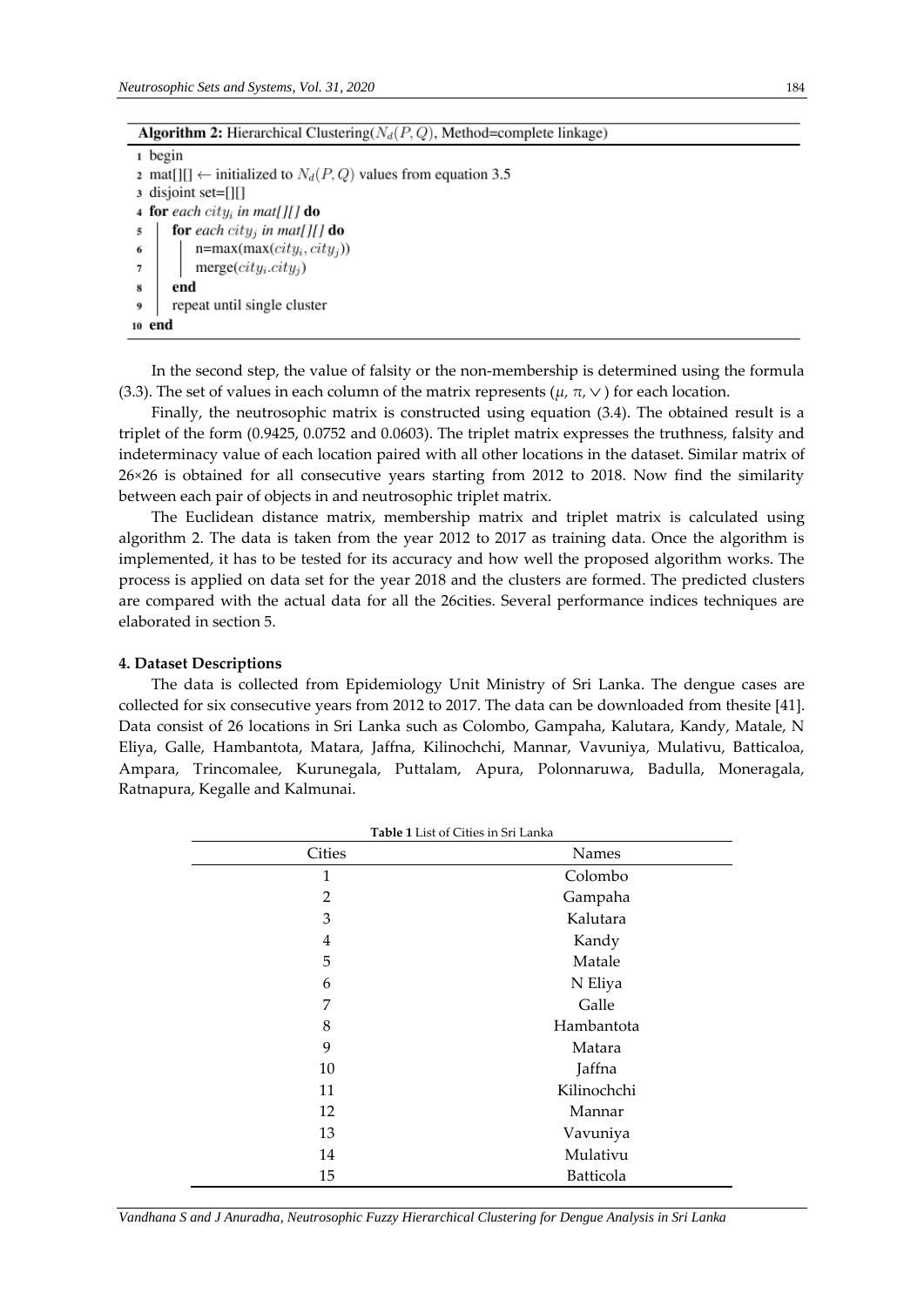| 16 | Ampara      |
|----|-------------|
| 17 | Trincomalee |
| 18 | Kurunegala  |
| 19 | Puttalam    |
| 20 | Apura       |
| 21 | Polonnaruwa |
| 22 | Badulla     |
| 23 | Moneragala  |
| 24 | Ratnapura   |
| 25 | Kegalle     |
| 26 | Kalmunai    |

**Algorithm 3: Neutrosophic Fuzzy Score Calculation** 

1 matrix [loc]  $\leftarrow$  initialized to distance matrix for all cities in DB 2 city=[list of all cities] 3 for i in city do for  $j$  in city do  $\overline{4}$  $\mid D_{[city_i][city_j]} \leftarrow$  euclidean distance $(city_i, city_j)$  $\overline{\mathbf{5}}$ end 6 7 end s for i in city do  $\ddot{\mathbf{Q}}$ for  $k$  in  $i$  do for *i* in city do  $10$  $x = \sum_{j=1}^{n} (D[i][k]/D[j][k])^2$  $\overline{11}$ // n number of locations  $\mu_{ik} = (1/x)$  $12$ end  $13$  $14$ end  $15$  end 16 for *i in city* do 17 for j in city do 18 calculate  $\vee(city_{i,j})$  using equation (3.3) // V is non membership value calculate  $\pi(city_{i,j})$  using equation (3.4) 19 //  $\pi$  is indeterminacy value end 20 21 end 22 for i in city do for  $j$  in city do  $23$  $N_d(P,Q) = \frac{1}{3n} \sum_{i=1}^n \left( | T_P(w_i) - T_Q(w_i) | + | T_P(w_i) - T_Q(w_i) | + | T_P(w_i) - T_Q(w_i) | \right)$ 24 // hamming distance formula //  $N_d(P,Q)$  resultant scalar matrix end 25 26 end 27 Perform Hierarchical Clustering on  $(N_d(P,Q))$ , method) // method = (single, complete, centroid, median, ward) // Perform algorithm 2 for HC

## **5. Experimental Results**

#### *5.1. Inconsistency Coefficient*

The relative consistency of each link in a formed hierarchical cluster is quantified as inconsistency coefficient. When the links are more consistent, the neighboring links have approximately same length. Inconsistency coefficient of each link compares its height with the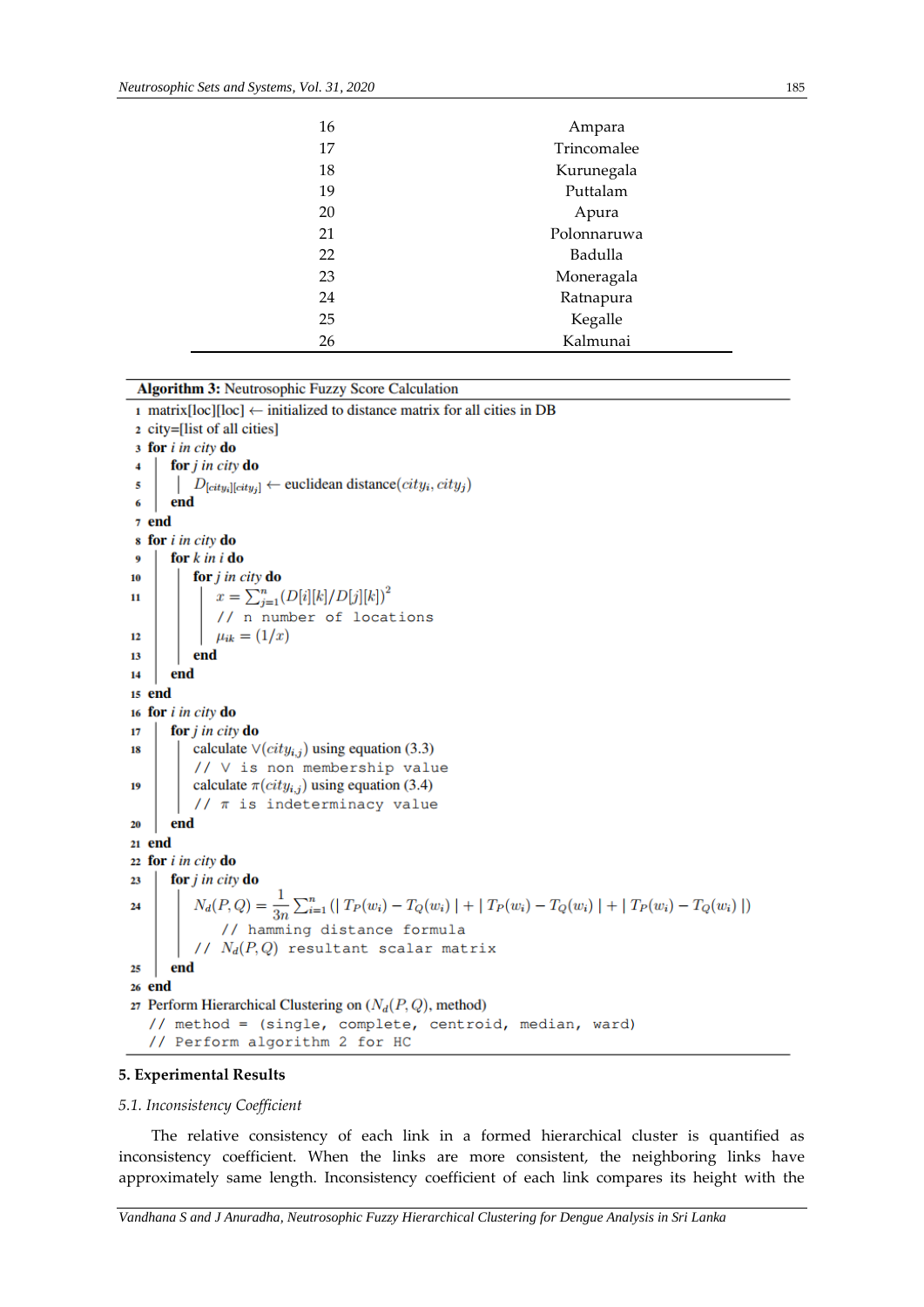average height of other links from the same level of hierarchy. When the links have larger the coefficient there exists greater the difference between the objects connected by the link. When the difference between the link values is very small, it is difficult to make conclusions. Hence higher the inconsistency gives better clustering. Inconsistency value for different links is tabulated in Table 2.

Considering the results from table 2, the maximum difference between the links in neutrosophic fuzzy hierarchical clustering is identified. When the tree is cut at maximum linkage, the resulting clusters are found to be three clusters. The number of clusters is identified using inconsistency coefficient. With the inconsistency value and the number of cluster, data is divided into three parts such as low risk, medium risk and highly affected dengue areas in Sri Lanka. Neutrosophic Fuzzy Hierarchical Clustering has shown highest inconsistent values such as **0***.***9168**, **0***.***8714**, **0***.***7721***,* **0***.***7428**  and **0***.***7216** for single linkage clustering, complete linkage clustering, centroid, median and ward method respectively. The results are better in a way as NFHC has given the maximum distance between the links compared with other two techniques.

|             | <b>Cluster</b><br>Link | Single | Complete Centroid Median Ward |        |        |        |
|-------------|------------------------|--------|-------------------------------|--------|--------|--------|
| HC          | $I-2$<br>links         | 0.7071 | 0.7083                        | 0.6931 | 0.6682 | 0.6581 |
| HC          | $I-3$<br>links         | 0.8913 | 0.9078                        | 0.8691 | 0.7671 | 0.7891 |
| HC          | $I-4$<br>links         | 0.6247 | 0.6901                        | 0.5926 | 0.6347 | 0.6874 |
| <b>FHC</b>  | $I-2$<br>links         | 0.7629 | 0.7145                        | 0.7526 | 0.6921 | 0.7021 |
| <b>FHC</b>  | $I-3$<br>links         | 0.8970 | 0.8825                        | 0.8191 | 0.7421 | 0.7334 |
| <b>FHC</b>  | $I-4$<br>links         | 0.5236 | 0.6971                        | 0.5626 | 0.6477 | 0.6792 |
| <b>NHFC</b> | $I-2$<br>links         | 0.7461 | 0.7971                        | 0.7526 | 0.7126 | 0.6986 |
| <b>NHFC</b> | $I-3$<br>links         | 0.9168 | 0.8714                        | 0.7721 | 0.7428 | 0.7126 |
| <b>NHFC</b> | $I-4$<br>links         | 0.6326 | 0.5910                        | 0.6812 | 0.6809 | 0.6574 |

**Table 2**. Inconsistency Coefficient of a tree cut in Hierarchical Clustering.

Figure 1 depicts NFHC clustering applied on dataset for the year 2018. The value in the x-axis represents the cities and y-axis represents the tree cut. Figure 1 is visualized in shape map of Sri Lanka. Based on the inconsistency-coefficient the tree is cut into three clusters. Clustering for the year 2012-2018 is given in figure 3. It has shown effective clustering based on the performance indices explained in section 5.2.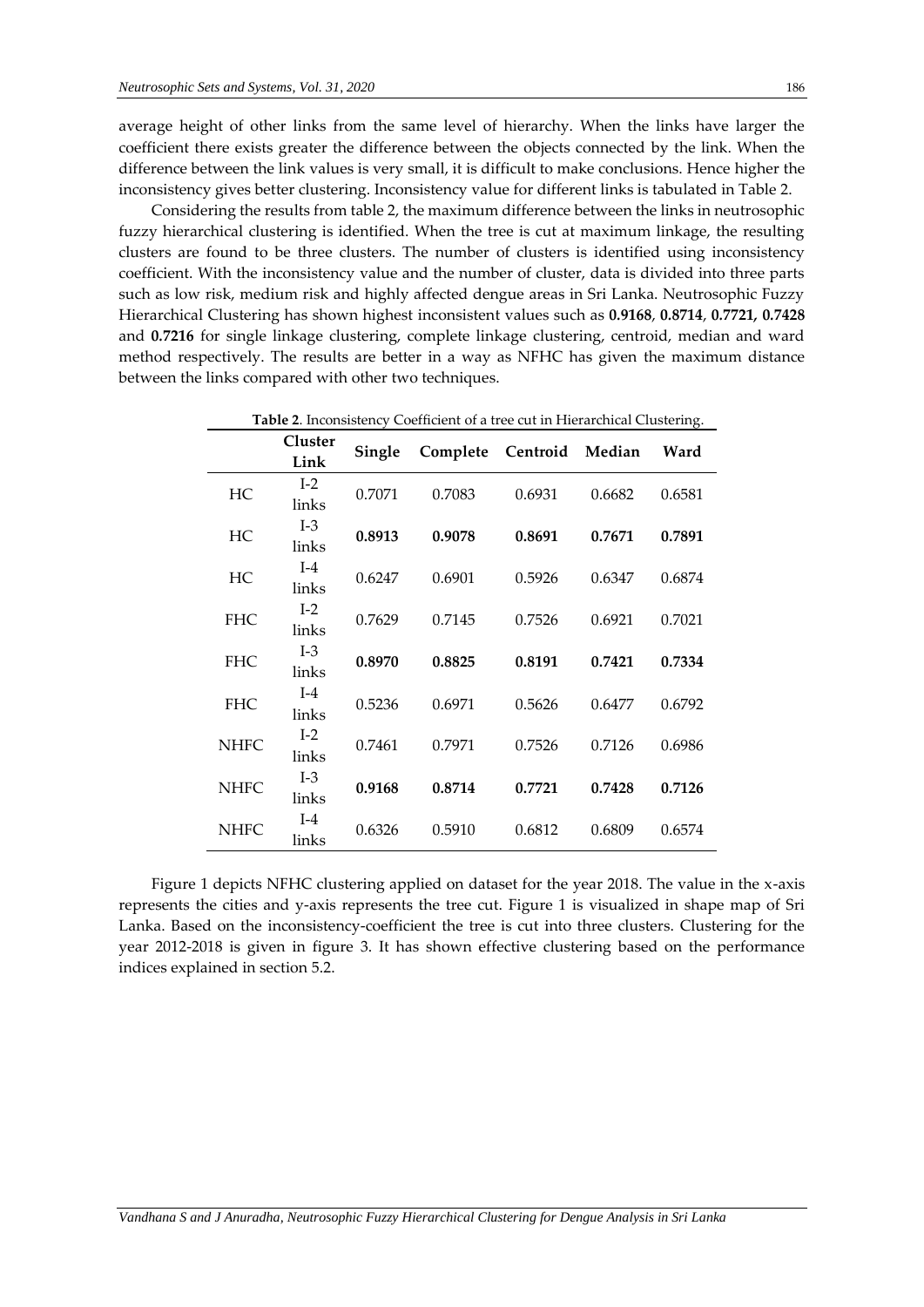

Figure 1: Dendrogram representation of NFHC on dengue data for year 2018

### *5.2. Performance Indices*

Performance indices are used to assess clustering algorithms performance. The literature contains several performance indices. The Silhouette Coefficient [42], Davis-Bouldin (DB) index [43] and Dunn (D) index [44] are some of the most popular indicators of effectiveness assessment.



Figure 2: NFHC Cluster Visualization for Year 2018, Green-low risk, Yellow-medium risk, Red-high risk.

# *5.2.1. Silhouette Coefficient*

Silhouettee index is an index of cluster validity used to evaluate the performance of any cluster. An element'ssilhouette index describes its proximity to its own cluster with its proximity to other clusters. A clusters silhouette width s(x) is described as,

$$
s(x) = b(x) - \frac{a(x)}{\max[b(x), a(x)]}
$$
 (5.1)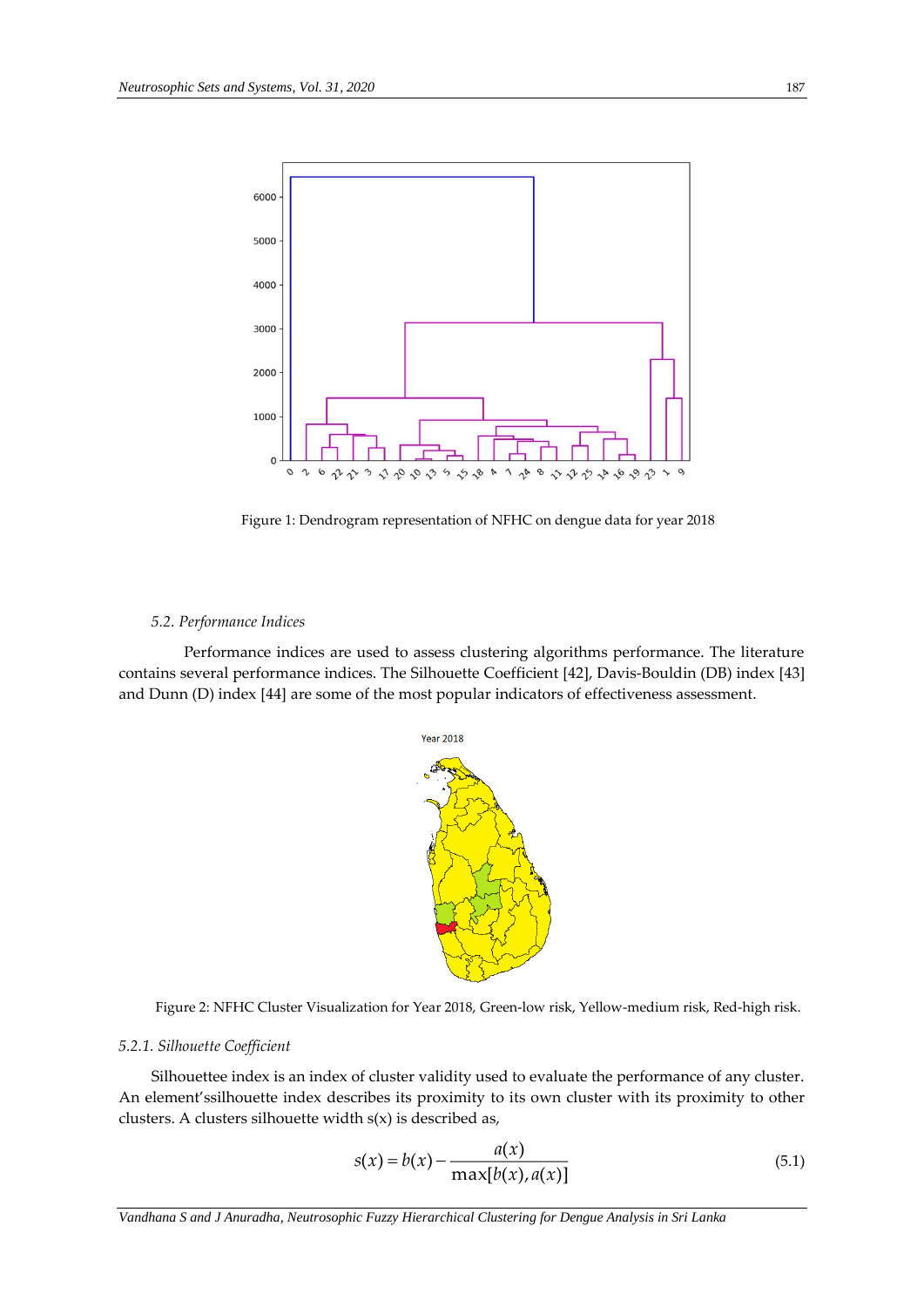where,  $a(x)$  and  $b(x)$  are the similarities of the clusters. The average silhouette width of all clusters is the silhouette index of the entire clustering. Silhouette index is used to indicate the compactness and segregation of clusters. The silhouette index value ranges from -1 to 1 and a better clustering outcome is indicated by its greater values. The silhouette coefficient of neutrosophic fuzzy hierarchical clustering is high with the value of **0***.***7163**, stating that the performance of Neutrosophic fuzzy hierarchical clustering is better than hierarchical clustering and fuzzy hierarchical clustering with the score of 0.6782 and 0.5137 respectively.

#### *5.2.2. Davis-Bouldin (DB) index*

The DB index is described as the cluster-to-cluster distance proportion of the amount of data. It is formulated in the following way,

$$
DB = \frac{1}{c} \sum_{i=1}^{c} \max_{k \neq i} \left\{ \frac{s(v_i) + s(v_k)}{d(v_i, v_k)} \right\} \text{ for } 1 < i, k < c \tag{5.2}
$$

The DB index seeks at minimizing cluster separation and maximizing cluster distance. The lower the DB index shows effective clustering. Our proposed algorithm Neutrosophic fuzzy hierarchical clustering has shown the lowest DB-index value of **2***.***5725** for the method of Single linkage clustering. Proposed algorithm has shown better results when compared to traditional algorithms. Experiment also reveals that fuzzy hierarchical clustering also performs better than traditional hierarchical clustering. However NFHC outperforms all.

#### *5.2.3. Dunn (D) index*

The D index is used to define clusters that are compact and separate. The calculation is as follows,

$$
Dunn = \min_{i} \left\{ \min_{k \neq i} \left\{ \frac{d(v_i, v_k)}{\max_{i} s(v_i)} \right\} \right\} \text{ for } 1 < k, i, l < c \tag{5.3}
$$

Dunn index's objective is to maximize the distance between the clusters and minimize the distance within the cluster. An elevated D index therefore means better clustering. In our implementation, highest Dunn index is achieved for NFHC algorithm with the number **1***.***159** of highest among all other methods. It has shown better clustering compared to other algorithms.

| Table 3. Performance Metrics of HC, FHC, NFHC |          |        |            |             |  |  |  |  |  |  |
|-----------------------------------------------|----------|--------|------------|-------------|--|--|--|--|--|--|
|                                               | Method   |        | Clustering |             |  |  |  |  |  |  |
|                                               |          | HC     | <b>FHC</b> | <b>NHFC</b> |  |  |  |  |  |  |
|                                               | Single   | 0.1263 | 0.6782     | 0.7163      |  |  |  |  |  |  |
| Silhouette                                    | Complete | 0.2455 | 0.5763     | 0.6911      |  |  |  |  |  |  |
| Coefficient                                   | Centroid | 0.4726 | 0.5922     | 0.6729      |  |  |  |  |  |  |
|                                               | Median   | 0.5137 | 0.5501     | 0.6905      |  |  |  |  |  |  |
|                                               | Ward     | 0.4968 | 0.4328     | 0.7077      |  |  |  |  |  |  |
|                                               | Single   | 5.2637 | 3.4266     | 2.5725      |  |  |  |  |  |  |
|                                               | Complete | 4.1258 | 2.4611     | 2.4627      |  |  |  |  |  |  |
| DB - Index                                    | Centroid | 4.2162 | 3.1249     | 2.6674      |  |  |  |  |  |  |
|                                               | Median   | 4.5018 | 3.6791     | 2.0169      |  |  |  |  |  |  |
|                                               | Ward     | 4.8679 | 3.0628     | 2.4209      |  |  |  |  |  |  |
|                                               | Single   | 0.5671 | 0.8241     | 1.134       |  |  |  |  |  |  |
|                                               | Complete | 0.7744 | 0.7689     | 1.021       |  |  |  |  |  |  |
| Dunn Index                                    | Centroid | 0.8671 | 0.7749     | 1.159       |  |  |  |  |  |  |
|                                               | Median   | 0.9632 | 0.9621     | 1.067       |  |  |  |  |  |  |
|                                               | Ward     | 0.8940 | 0.8017     | 1.116       |  |  |  |  |  |  |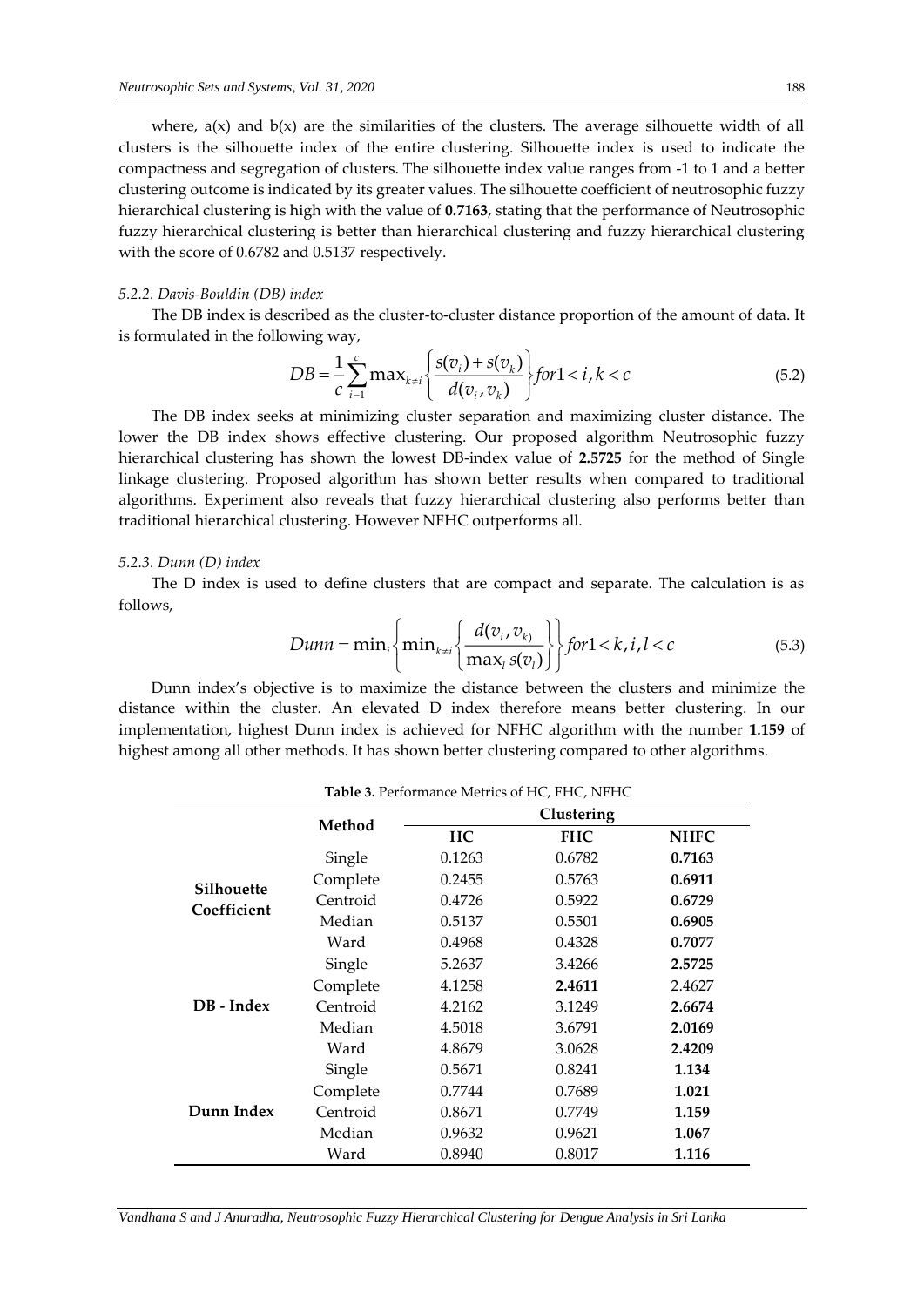From table 3, we can infer that, the cluster validation of neutrosophic fuzzy hierarchical clustering has shown better results compared with hierarchical clustering and fuzzy hierarchical clustering. The metrics such as silhouette coefficient, DB index and Dunn index states the excellence of thee proposed model. The best values of silhouette cluster analysis is found in NFHC with 0.7163 for single link, 0.6911 for complete link, 0.6729 for centroid method, 0.6905 for median method and 0.7077 in ward method. Silhouette coefficient has shown highest results in NFHC for all 5 methods. DB index has also produced effective results in cluster analysis of NFHC. The lowest value of DB index is centroid method of NFHC with the value 2.6674 whereHC and FHC values for centroid method are 4.2162 and 3.1249 respectively. Other methods such as single,complete, median and ward has also given lowest values on NFHC comparing with FHC and traditional HC.Though DB index of complete method is good in FHC. FHC is also comparatively good when compared with traditional HC, as it has produced effective clustering that HC. Highest recorded Dunn index value is 1.159, for the method of centroid in NFHC. Final inference from NFHC is, it is giving better results on all the methods of clustering such as single, complete, centroid, median and ward when compared with same method on fuzzy hierarchical clustering and hierarchical clustering.

It is evident from the table 3, that the proposed NFHC shows its superiority in its performance compared to other methods. Though the fuzzy hierarchical clustering has considered membership value for clustering and produced better clusters compared with HC clusters, NFHC outperforms the fuzzy results. Thus, proposed NFHC is better in a way as it handles or capable of handling any data even with indeterminacy or inconsistency.

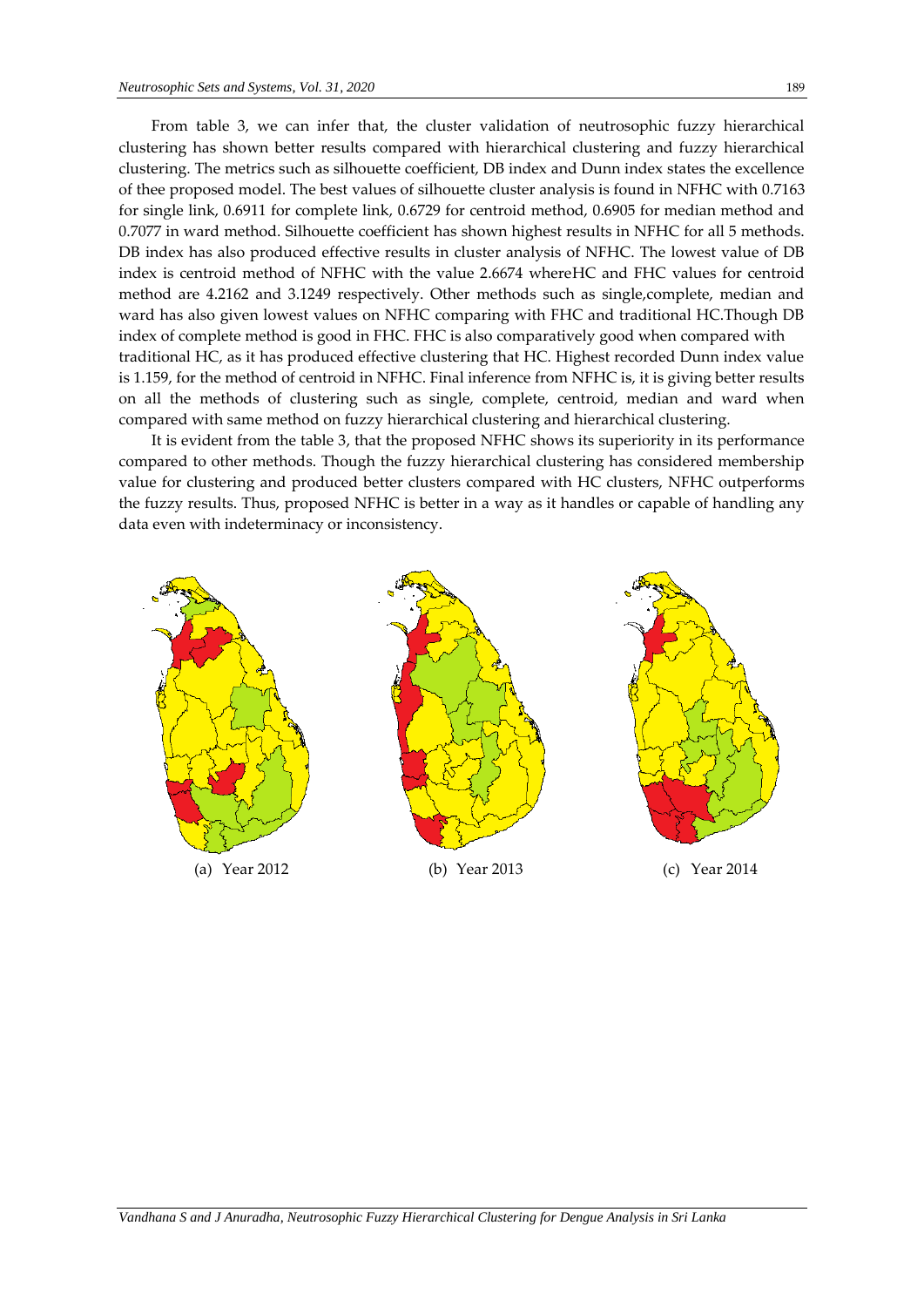

Figure 3: Cluster Plot for NFHC, color depicts Green-low risk, Yellow-medium risk, Red-high risk.

The visualization part in figure 3 clearly says that, the city of Colombo was in high risk area over the past seven years. The trend in Colombo city reveals that it is always in high risk area of dengue. In the year 2018, Colombo is the only highly affected area compared to all other cities in Sri Lanka. If the trend continues, the life of people at Colombo is in great threat. Looking into the cities in the middle of Sri Lanka such as Polonnaruwa, Matale, Polonnaruwa, Trincomalee and Kandy they have crossed the threshold of being in low risk area to medium risk area. This depicts that the states are gradually increasing in its dengue admissions. It is an important issue to be noted by the government, as in future these cities are in high risk of getting into a danger zone of dengue. Considering the southern cities of Sri Lanka, in the year 2012 the number of dengue cases was low. Over the five consecutive years it has shown the mixed results of being in medium and highly affected area. In the area of south, the control measures have to be taken strongly for cutting down the growth of dengue fever. The major pattern that is observed from the year 2012 to 2018 is that, none of the cities had reduced from reporting the dengue cases. It has always increased from one level to next level showing the spread of dengue in a drastic manner.

#### **6. Conclusions**

The study mainly identifies the areas that are affected dengue fever. Though many studies have touched the concept of clustering, the area of indeterminacy in clustering for the field of epidemiology is still under research. We used neutrosophic fuzzy hierarchical clustering and fuzzy hierarchical clustering in this article to cluster dengue fever in Sri Lanka. The purpose of neutrosophic fuzzy is, it can handle the indeterminate and inconsistent information where the fuzzy fails to handles that information. Cluster validation metrics has given better results in neutrosophic fuzzy hierarchical clustering than the other two algorithms of fuzzy hierarchical clustering and hierarchical clustering. Some of the findings from this study is that, Colombo is identified as highest dengue affected area, many of the cities are in the peak of threshold that it can move to the danger zone at any point of time. Re-emerging areas such as Galle, Matara, Hambantota, Ratnapura and Badulla are to be concentrated more so that the pattern of occurrence can be controlled in future. This method can be used in other fields so that the break out of any disease can be avoided earlier. In future, the algorithm can be extended for monitoring other diseases that are affected by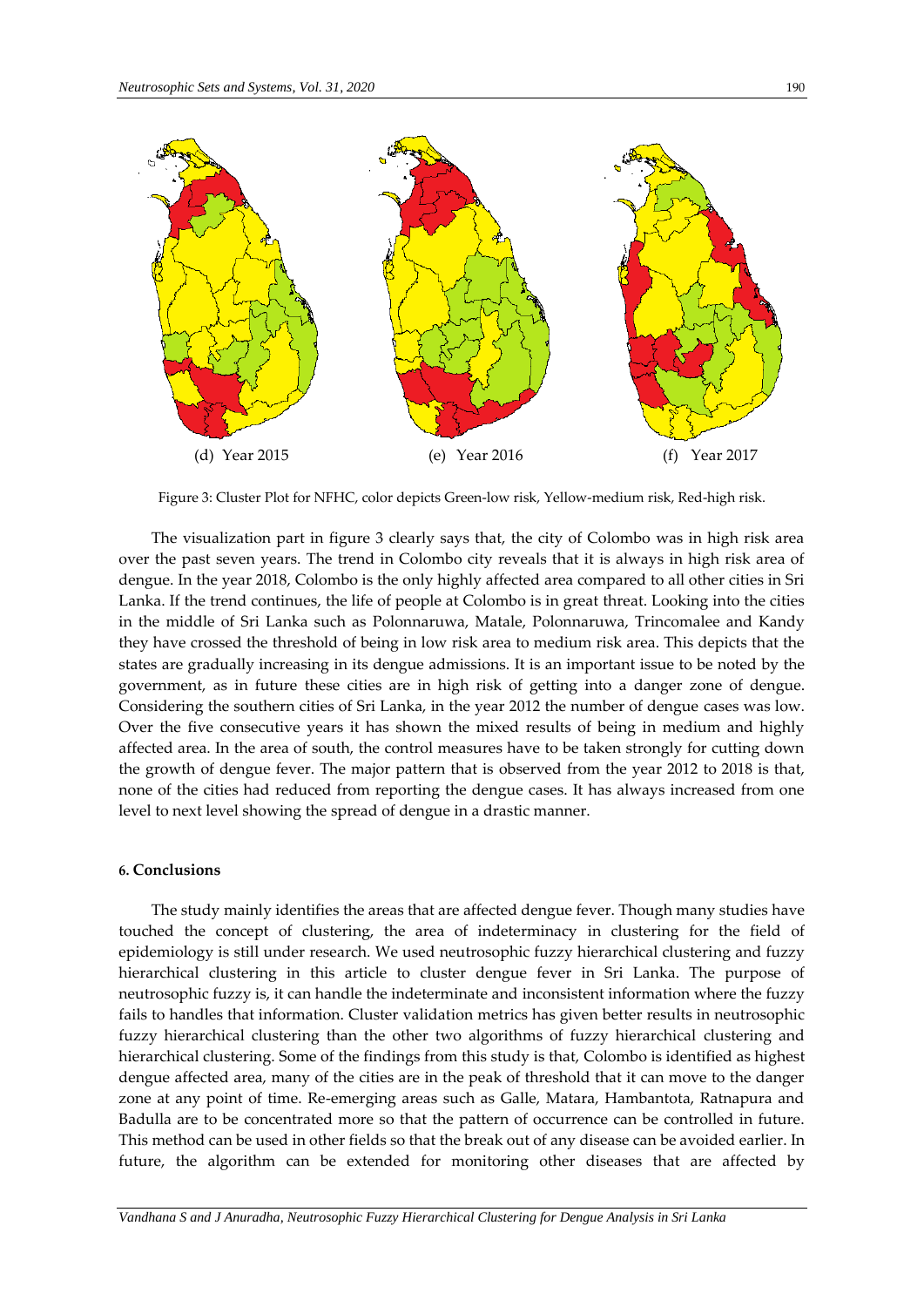environmental and climatic variables. This model can also be extended as multi-criteria model for identifying the outbreak of hotspots and early warning systems.

**Acknowledgments:** The authors are highly grateful to the Referees for their constructive suggestions.

**Conflicts of Interest:** The authors declare no conflict of interest.

# **Appendix A**

The following matrices contain the supplementary data for the experimental work carried out. The data is given for the year 2012.

|          | <b>Table A1 (a)</b> represents Membership matrix ( $\mu$ ) for the cities C <sub>1</sub> to C <sub>14</sub> from Table 1 in section 4. |                |                                                                                              |          |                                                                              |                                                                       |  |                                       |             |          |          |                                    |                |                |
|----------|----------------------------------------------------------------------------------------------------------------------------------------|----------------|----------------------------------------------------------------------------------------------|----------|------------------------------------------------------------------------------|-----------------------------------------------------------------------|--|---------------------------------------|-------------|----------|----------|------------------------------------|----------------|----------------|
|          |                                                                                                                                        |                |                                                                                              | $C_{1}$  | $C_{\epsilon}$                                                               |                                                                       |  | $C_{\epsilon}$ $C_{\tau}$ $C_{\rm s}$ | $C_{\rm o}$ | $C_{10}$ | $C_{11}$ | $C_{12}$                           |                | $C_{14}$       |
|          | $\Omega$                                                                                                                               | 0.5261         | 0.5423                                                                                       |          | 0.6631 0.6217 0.8431 0.7456 0.4675 0.7634 0.7124 0.6419 0.6787 0.7123 0.6912 |                                                                       |  |                                       |             |          |          |                                    |                |                |
|          | 0.5261                                                                                                                                 | $\overline{0}$ | 0.4571                                                                                       |          | 0.5863 0.2413 0.7512 0.6674 0.5931 0.7213 0.8012 0.7632 0.2745 0.5481 0.8456 |                                                                       |  |                                       |             |          |          |                                    |                |                |
|          |                                                                                                                                        | 0.5423 0.4571  | $\overline{0}$                                                                               |          | 0.7512 0.6942 0.4623 0.7561 0.5001 0.6417 0.7812 0.4123 0.8436 0.9845 0.1664 |                                                                       |  |                                       |             |          |          |                                    |                |                |
|          | 0.6631                                                                                                                                 |                | 0.5863 0.7512                                                                                | $\sim$ 0 |                                                                              | 0.8412 0.5679 0.4987 0.6782 0.6034 0.5846 0.3699 0.7415 0.5769 0.8462 |  |                                       |             |          |          |                                    |                |                |
|          |                                                                                                                                        |                | 0.6217 0.2413 0.6942 0.8412                                                                  |          | 0 0.7135 0.5671 0.6746 0.5237 0.5713 0.5712 0.6716 0.9412 0.6565             |                                                                       |  |                                       |             |          |          |                                    |                |                |
|          |                                                                                                                                        |                | 0.8431 0.7512 0.4623 0.5679 0.7135 0 0.5172 0.4872 0.5716 0.4872 0.6742 0.4369 0.2145 0.7956 |          |                                                                              |                                                                       |  |                                       |             |          |          |                                    |                |                |
|          |                                                                                                                                        |                | 0.7456 0.6674 0.7561 0.4987 0.5671 0.5172 0 0.6813 0.4213 0.5716 0.7416 0.5716 0.6715 0.6135 |          |                                                                              |                                                                       |  |                                       |             |          |          |                                    |                |                |
|          |                                                                                                                                        |                | 0.4675 0.5931 0.5001 0.6782 0.6746 0.4872 0.6813 0 0.6148 0.5127 0.4137 0.8413 0.8422 0.8436 |          |                                                                              |                                                                       |  |                                       |             |          |          |                                    |                |                |
|          |                                                                                                                                        |                | 0.7634 0.7213 0.6417 0.6034 0.5237 0.5716 0.4213 0.6148 0                                    |          |                                                                              |                                                                       |  |                                       |             |          |          | 0.4219 0.5166 0.7168 0.6479 0.4696 |                |                |
| $C_{10}$ |                                                                                                                                        |                | 0.7124 0.8012 0.7812 0.5846 0.5713 0.4872 0.5716 0.5127 0.4219 0                             |          |                                                                              |                                                                       |  |                                       |             |          |          | 0.5712 0.6741 0.9145 0.6713        |                |                |
|          |                                                                                                                                        |                | $0.6419$ $0.7632$ $0.4123$ $0.3699$ $0.5712$ $0.6742$ $0.7416$ $0.4137$ $0.5166$ $0.5712$ 0  |          |                                                                              |                                                                       |  |                                       |             |          |          | 0.4193                             | 0.4785 0.6971  |                |
|          |                                                                                                                                        | 0.6787 0.2745  |                                                                                              |          | 0.8436 0.7415 0.6716 0.4369 0.5716 0.8413 0.7168 0.6741 0.4193               |                                                                       |  |                                       |             |          |          | $\sim$ 0                           | 0.5136 0.8435  |                |
|          |                                                                                                                                        | 0.7123 0.5481  |                                                                                              |          | 0.9845 0.5769 0.9412 0.2145 0.6715 0.8422 0.6479 0.9145 0.4785 0.5136        |                                                                       |  |                                       |             |          |          |                                    | $\overline{0}$ | 0.3469         |
|          | $C_{14}$ 0.6912                                                                                                                        |                | 0.8456 0.1664 0.8462 0.6565 0.7956 0.6135 0.8436 0.4696 0.6713                               |          |                                                                              |                                                                       |  |                                       |             |          | 0.6971   | 0.8435                             | 0.3469         | $\overline{0}$ |

|  |  |  |  |  |  | $C_4$ $C_5$ $C_6$ $C_7$ $C_8$ $C_9$ $C_{10}$ $C_{11}$ $C_{12}$ $C_{13}$ $C_{14}$                               |  |
|--|--|--|--|--|--|----------------------------------------------------------------------------------------------------------------|--|
|  |  |  |  |  |  | $C_{15}$ 0.5197 0.5966 0.5523 0.8425 0.6656 0.8626 0.5946 0.6816 0.3266 0.3247 0.7486 0.9462 0.5653 0.6556     |  |
|  |  |  |  |  |  | $C_{16}$ 0.4128 0.4956 0.6595 0.5656 0.9463 0.2176 0.8956 0.6867 0.9562 0.7416 0.9512 0.6821 0.5185 0.5251     |  |
|  |  |  |  |  |  | $C_{17}$ 0.7946 0.6596 0.2648 0.8746 0.6941 0.1623 0.5952 0.7856 0.7953 0.9451 0.5623 0.1265 0.5659 0.7566     |  |
|  |  |  |  |  |  | $C_{18}$ 0.6843 0.3266 0.1654 0.6957 0.8946 0.7162 0.3266 0.2185 0.3256 0.1966 0.7152 0.3956 0.6748 0.7465     |  |
|  |  |  |  |  |  | $C_{10}$ 0.7069 0.8951 0.3261 0.2154 0.1595 0.5451 0.5482 0.1782 0.6816 0.4845 0.7185 0.3497 0.6494 0.4896     |  |
|  |  |  |  |  |  | $C_{20}$ 0.8431 0.2546 0.3665 0.5955 0.8685 0.1656 0.6595 0.8466 0.4863 0.7566 0.8465 0.6645 0.5867 0.7451     |  |
|  |  |  |  |  |  | $C_{21}$ 0.7629 0.1655 0.1796 0.6456 0.8562 0.7161 0.6845 0.7136 0.6416 0.4986 0.7856 0.7565 0.3516 0.7413     |  |
|  |  |  |  |  |  | $C_{22}$ 0.5527 0.4652 0.7656 0.5966 0.7163 0.6145 0.5164 0.5651 0.4516 0.7166 0.6146 0.3556 0.3888 0.7463     |  |
|  |  |  |  |  |  | $C_{23}$ 0.6237 0.8455 0.5965 0.7465 0.9461 0.6858 0.7465 0.8592 0.4566 0.2156 0.3562 0.4532 0.5666 0.4857     |  |
|  |  |  |  |  |  | $C_{34}$ 0.5179 0.8665 0.5165 0.6266 0.5169 0.5996 0.3566 0.7415 0.4566 0.6856 0.7164 0.5645 0.5959 0.5165     |  |
|  |  |  |  |  |  | $C_{15}$ 0.5873 0.4865 0.8698 0.7495 0.9561 0.6515 0.5795 0.5167 0.7866 0.3595 0.2186 0.8465 0.6585 0.4812     |  |
|  |  |  |  |  |  | $C_{\alpha}$ 0.5766 0.8455 0.5356 0.5486 0.6715 0.6123 0.7155 0.4189 0.6589 0.3658 0.7529 0.6485 0.5568 0.6745 |  |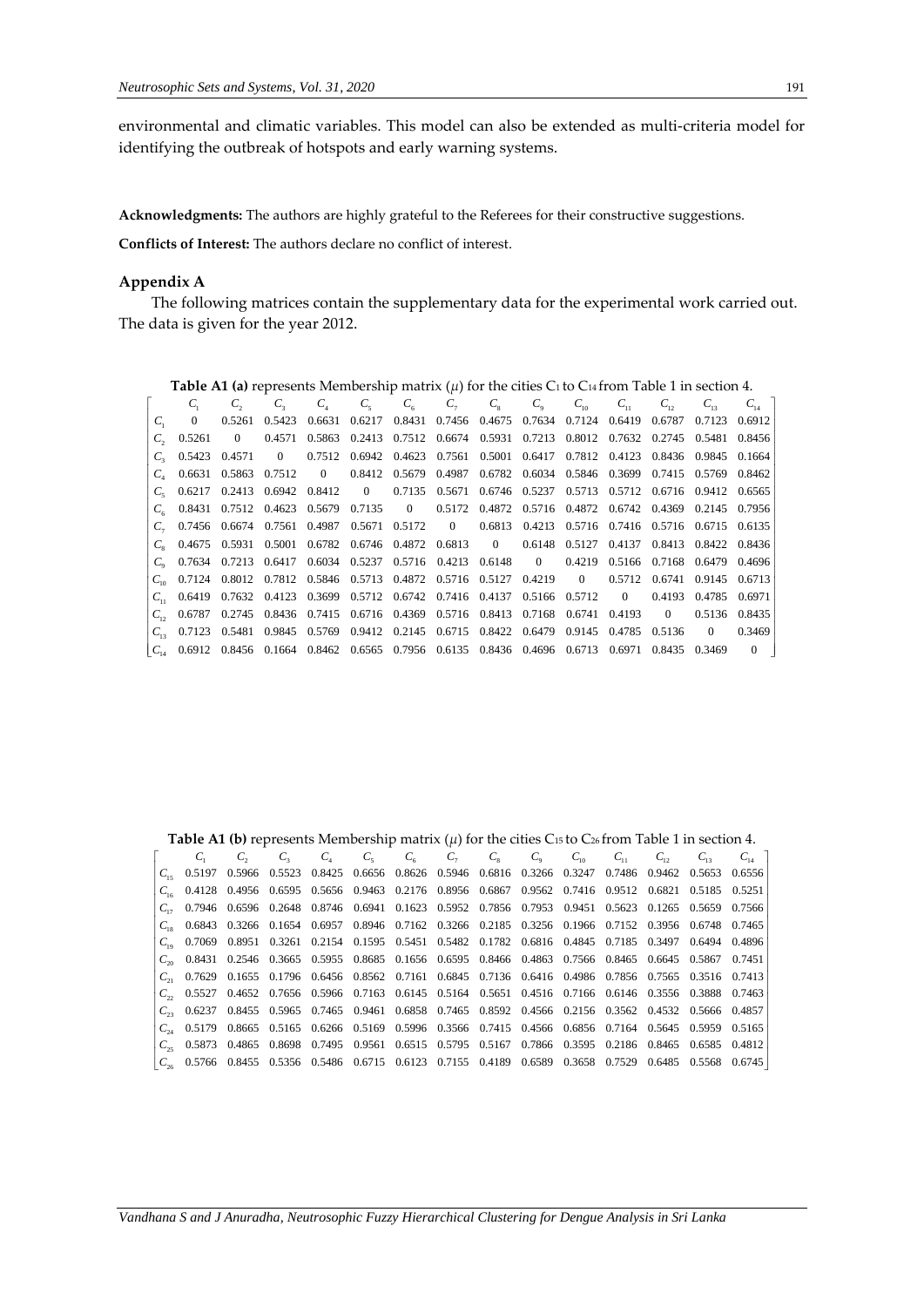**Table A1 (c)** represents Membership matrix  $(\mu)$  for the cities C<sub>1</sub> to C<sub>14</sub> from Table 1 in section 4.

|                | $C_{16}$ |  | $C_{17}$ $C_{18}$ $C_{19}$ $C_{20}$ $C_{21}$ $C_{22}$ $C_{23}$ $C_{24}$ $C_{25}$ $C_{26}$            |  |  |  |                                                                                              |
|----------------|----------|--|------------------------------------------------------------------------------------------------------|--|--|--|----------------------------------------------------------------------------------------------|
|                |          |  | $C_1$ 0.5197  0.4128  0.7946  0.6843  0.7069  0.8431  0.7629  0.5527  0.6237  0.5179  0.5873  0.5766 |  |  |  |                                                                                              |
|                |          |  | 0.5966 0.4956 0.6596 0.3266 0.8951 0.2546 0.1655 0.4652 0.8455 0.8665 0.4865 0.8455                  |  |  |  |                                                                                              |
| $C_{\rm o}$    |          |  | 0.5523 0.6595 0.2648 0.1654 0.3261 0.3665 0.1796 0.7656 0.5965 0.5165 0.8698 0.5356                  |  |  |  |                                                                                              |
|                |          |  | 0.8425 0.5656 0.8746 0.6957 0.2154 0.5955 0.6456 0.5966 0.7465 0.6266 0.7495 0.5486                  |  |  |  |                                                                                              |
| $C_{\epsilon}$ |          |  | 0.6656 0.9463 0.6941 0.8946 0.1595 0.8685 0.8562 0.7163 0.9461 0.5169 0.9561 0.6715                  |  |  |  |                                                                                              |
|                |          |  | 0.8626 0.2176 0.1623 0.7162 0.5451 0.1656 0.7161 0.6145 0.6858 0.5996 0.6515 0.6123                  |  |  |  |                                                                                              |
|                |          |  | 0.5946 0.8956 0.5952 0.3266 0.5482 0.6595 0.6845 0.5164 0.7465 0.3566 0.5795 0.7155                  |  |  |  |                                                                                              |
| $C_{\circ}$    |          |  | 0.6816 0.6867 0.7856 0.2185 0.1782 0.8466 0.7136 0.5651 0.8592 0.7415 0.5167 0.4189                  |  |  |  |                                                                                              |
| $C_{\alpha}$   |          |  | 0.3266 0.9562 0.7953 0.3256 0.6816 0.4863 0.6416 0.4561 0.4566 0.4566 0.7866 0.6589                  |  |  |  |                                                                                              |
|                |          |  | $C_{10}$ 0.3247 0.7416 0.9451 0.1966 0.4845 0.7566 0.4986 0.7166 0.2156 0.6856 0.3595 0.3658         |  |  |  |                                                                                              |
|                |          |  | 0.7486 0.9512 0.5623 0.7152 0.7185 0.8465 0.7856 0.6146 0.3562 0.7164 0.2186 0.7529                  |  |  |  |                                                                                              |
|                |          |  | 0.9462 0.6821 0.1265 0.3956 0.3497 0.6645 0.7565 0.3556 0.4532 0.5645 0.8465 0.6485                  |  |  |  |                                                                                              |
|                |          |  | 0.5653 0.5185 0.5659 0.6748 0.6494 0.5867 0.3516 0.3888 0.5666 0.5959 0.6585 0.5568                  |  |  |  |                                                                                              |
|                |          |  |                                                                                                      |  |  |  | $C_{14}$ 0.6556 0.5251 0.7566 0.7465 0.4896 0.7451 0.7413 0.7463 0.4857 0.5165 0.4812 0.6745 |

**Table A1 (d)** represents Membership matrix  $(\mu)$  for the cities C<sub>15</sub> to C<sub>26</sub> from Table 1 in section 4.

|                 | $C_{16}$ |  |  | $C_{17}$ $C_{18}$ $C_{19}$ $C_{20}$ $C_{21}$ $C_{22}$ $C_{23}$ $C_{24}$ $C_{25}$ $C_{26}$     |  |  |  |
|-----------------|----------|--|--|-----------------------------------------------------------------------------------------------|--|--|--|
|                 |          |  |  | $C_{15}$ 0 0.4657 0.6289 0.6465 0.6594 0.8556 0.5162 0.3589 0.9415 0.4565 0.8465 0.7456       |  |  |  |
| $C_{1\epsilon}$ |          |  |  | 0.4657 0 0.8956 0.7441 0.8949 0.3598 0.5716 0.5635 0.4945 0.9452 0.9515 0.9512                |  |  |  |
|                 |          |  |  | $C_{17}$ 0.6289 0.8956 0 0.2156 0.4163 0.6147 0.1897 0.8656 0.3859 0.1763 0.4569 0.3518       |  |  |  |
|                 |          |  |  | $C_{18}$ 0.6465 0.7441 0.2156 0 0.2155 0.5716 0.7166 0.8462 0.6889 0.6455 0.5743 0.4686       |  |  |  |
|                 |          |  |  | $C_{10}$ 0.6594 0.8949 0.4163 0.2155 0 0.6816 0.2965 0.4562 0.3462 0.4655 0.7152 0.8597       |  |  |  |
|                 |          |  |  | $C_{20}$ 0.8556 0.3598 0.6147 0.5716 0.6816 0 0.4859 0.4856 0.5678 0.5615 0.4969 0.7456       |  |  |  |
|                 |          |  |  | $C_{21}$ 0.5162 0.5716 0.1897 0.7166 0.2965 0.4859 0 0.7855 0.4887 0.7416 0.8917 0.2654       |  |  |  |
|                 |          |  |  | $C_{22}$ 0.3589 0.5635 0.8656 0.8462 0.4562 0.4856 0.7855 0 0.8946 0.4852 0.1985 0.6464       |  |  |  |
|                 |          |  |  | $C_{23}$ 0.9415 0.4945 0.3859 0.6889 0.3462 0.5678 0.4887 0.8946 0 0.8561 0.5785 0.4156       |  |  |  |
|                 |          |  |  | $C_{34}$ 0.4565 0.9452 0.1763 0.6455 0.4655 0.5615 0.7416 0.4852 0.8561 0 0.4668 0.5486       |  |  |  |
|                 |          |  |  | $C_{25}$ 0.8465 0.9515 0.4569 0.5743 0.7152 0.4969 0.8917 0.1985 0.5785 0.4668 0 0.5972       |  |  |  |
|                 |          |  |  | $C_{\gamma_6}$ 0.7456 0.9512 0.3518 0.4686 0.8597 0.7456 0.2654 0.6464 0.4156 0.5486 0.5972 0 |  |  |  |

**Table A2 (a)** represents Neutrosophic matrix  $(\mu, \pi, \vee)$  for the cities C1 to C5 from Table 1 in section 4.

|                          | 0.0.0                                                            |                                                                                     | 0.5261,0.1403,0.3335 0.5423,0.1384,0.3192 0.6631,0.1068,0.2300 0.6217,0.1256,0.2526 |                                                                            |                                                   |
|--------------------------|------------------------------------------------------------------|-------------------------------------------------------------------------------------|-------------------------------------------------------------------------------------|----------------------------------------------------------------------------|---------------------------------------------------|
| $C_{\rm A}$              | 0.5261,0.1403,0.3335                                             | 0.0.0                                                                               |                                                                                     | $0.4571, 0.1316, 0.4112$ $0.5863, 0.1203, 0.2933$ $0.2413, 0.1096, 0.6491$ |                                                   |
|                          | $C_2$ 0.5423,0.1384,0.3192 0.4571,0.1316,0.4112                  |                                                                                     | 0.0.0                                                                               |                                                                            | $0.7512, 0.0857, 0.1630$ $0.6942, 0.1000, 0.2057$ |
| $C_{\cdot}$              | 0.6631,0.1068,0.2300  0.5863,0.1203,0.2933  0.7512,0.0857,0.1630 |                                                                                     |                                                                                     | 0.0.0                                                                      | 0.8412, 0.0588, 0.0999                            |
| $\mid C_{\epsilon} \mid$ |                                                                  | 0.6217,0.1256,0.2526 0.2413,0.1091,0.6491 0.6942,0.1000,0.2057 0.8412,0.0588,0.0999 |                                                                                     |                                                                            | 0, 0, 0                                           |

**Table A2 (b)** represents Neutrosophic matrix  $(\mu, \pi, \vee)$  for the cities C6 to C10 from Table 1 in section 4.

|  |                                                                                           |  | $C_{5}$                                                                                                            |
|--|-------------------------------------------------------------------------------------------|--|--------------------------------------------------------------------------------------------------------------------|
|  | $C_6$ 0.8431,0.0631,0.0937 0.7512,0.0857,0.1630 0.4623,0.1314,0.4062 0.5679,0.1229,0.3091 |  | 0.0.0                                                                                                              |
|  |                                                                                           |  | $C_7$ 0.7456,0.0950,0.1593 0.6674,0.1059,0.2266 0.7561,0.0844,0.1594 0.4987,0.1297,0.3715 0.7135,0.0954,0.1910     |
|  |                                                                                           |  | $C_8$ 0.4675,0.1449,0.3875 0.5931,0.1193,0.2875 0.5001,0.1296,0.3702 0.6782,0.1035,0.2182 0.5671,0.1230,0.3098     |
|  |                                                                                           |  | $C_9$ 0.7634,0.0897,0.1468 0.7213,0.0935,0.1851 0.6417,0.1110,0.2472 0.6034,0.1177,0.2788 0.6746,0.10439,0.2210    |
|  |                                                                                           |  | $ C_{10}$ 0.7124,0.1044,0.1831 0.8012,0.0714,0.1273 0.7812,0.0773,0.1414 0.5846,0.1206,0.2947 0.5237,0.1277,0.3485 |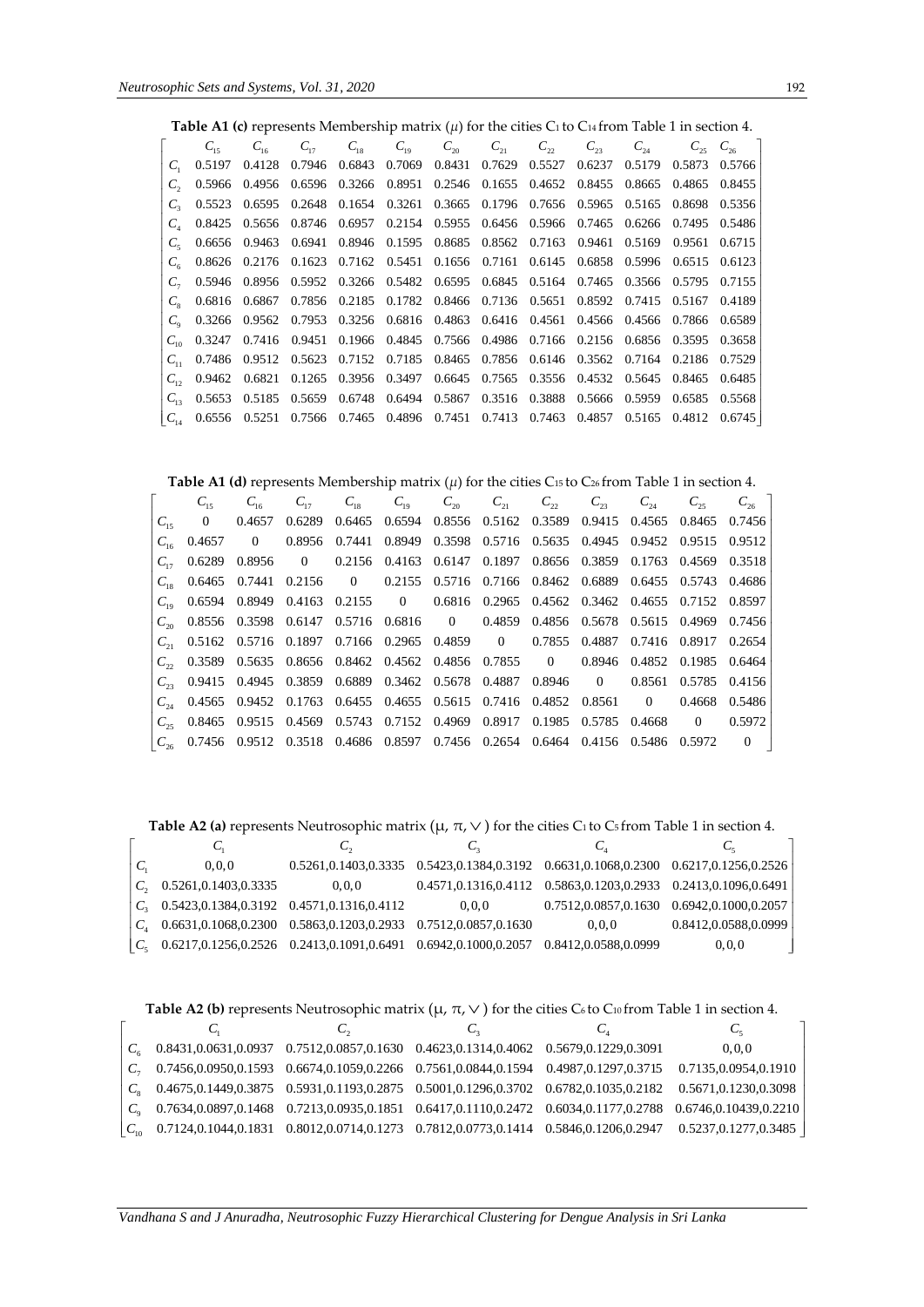|          | <b>Table A2 (c)</b> represents Neutrosophic matrix ( $\mu$ , $\pi$ , $\vee$ ) for the cities C <sub>11</sub> to C <sub>20</sub> from Table 1 in section 4. |                                                                                                                                              |         |  |  |  |  |  |  |
|----------|------------------------------------------------------------------------------------------------------------------------------------------------------------|----------------------------------------------------------------------------------------------------------------------------------------------|---------|--|--|--|--|--|--|
|          |                                                                                                                                                            |                                                                                                                                              | $C_{2}$ |  |  |  |  |  |  |
| $C_{11}$ |                                                                                                                                                            | 0.6419,0.1214,0.2366 0.7632,0.0824,0.1543 0.4123,0.1316,0.4560 0.3699,0.1295,0.5005 0.5712,0.1224,0.3063                                     |         |  |  |  |  |  |  |
| $C_{12}$ |                                                                                                                                                            | 0.6787,0.1130,0.2082 0.2745,0.1169,0.6085 0.8436,0.0580,0.0983 0.7415,0.0883,0.1701 0.6716,0.1050,0.2233                                     |         |  |  |  |  |  |  |
|          |                                                                                                                                                            | 0.7123,0.1047,0.1832 0.5481,0.1253,0.3265 0.9845,0.0063,0.0091 0.5769,0.1217,0.3013 0.9412,0.0233,0.0354                                     |         |  |  |  |  |  |  |
|          |                                                                                                                                                            | 0.6912,0.1099,0.1988 0.8456,0.0574,0.0969 0.1664,0.0869,0.7466 0.8462,0.0572,0.0965 0.6565,0.1081,0.2353                                     |         |  |  |  |  |  |  |
|          |                                                                                                                                                            | 0.5197,0.1410,0.3392 0.5966,0.1188,0.2845 0.5523,0.1248,0.3228 0.8425,0.0584,0.0990 0.6656,0.1062,0.2281                                     |         |  |  |  |  |  |  |
| $C_{16}$ |                                                                                                                                                            | 0.4128,0.1457,0.4414 0.4956,0.1299,0.3744 0.6595,0.1075,0.2329 0.5656,0.1232,0.3111 0.9463,0.0213,0.0323                                     |         |  |  |  |  |  |  |
|          |                                                                                                                                                            | $0.7946, 0.0798, 0.1255 \quad 0.6596, 0.1075, 0.2328 \quad 0.2648, 0.1149, 0.6202 \quad 0.8746, 0.0476, 0.0777 \quad 0.6941, 0.1000, 0.2058$ |         |  |  |  |  |  |  |
|          |                                                                                                                                                            | 0.6843,0.1116,0.2040 0.3266,0.1253,0.5480 0.1654,0.0866,0.7479 0.6957,0.0996,0.2046 0.8946,0.0405,0.0648                                     |         |  |  |  |  |  |  |
|          |                                                                                                                                                            | 0.7069,0.1058,0.1872 0.8951,0.0404,0.0644 0.3261,0.1252,0.5486 0.2154,0.1028,0.6817 0.1595,0.0844,0.7560                                     |         |  |  |  |  |  |  |
|          |                                                                                                                                                            | $0.8431, 0.0631, 0.0937 \quad 0.2546, 0.1127, 0.6326 \quad 0.3665, 0.1293, 0.5041 \quad 0.5955, 0.1190, 0.2854 \quad 0.8685, 0.0497, 0.0817$ |         |  |  |  |  |  |  |

**Table A2 (d)** represents Neutrosophic matrix  $(\mu, \pi, \vee)$  for the cities C21 to C26 from Table 1 in section 4.

| 0.7629,0.0898,0.1472 0.1655,0.0866,0.7478 0.1796,0.0916,0.7287 0.6456,0.1103,0.2440 0.8562,0.0538,0.0899          |                                                                                                          |  |
|-------------------------------------------------------------------------------------------------------------------|----------------------------------------------------------------------------------------------------------|--|
|                                                                                                                   | 0.5527,0.1371,0.3101 0.4652,0.1313,0.4034 0.7656,0.0817,0.1526 0.5966,0.1188,0.2845 0.7163,0.0947,0.1889 |  |
| 0.6237,0.1252,0.2510 0.8455,0.0574,0.0970 0.5965,0.1188,0.2846 0.7465,0.0870,0.1664 0.9461,0.0214,0.0324          |                                                                                                          |  |
| $C_{34}$ 0.5179,0.1412,0.3408 0.8665,0.0504,0.0830 0.5165,0.1283,0.3551 0.6266,0.1138,0.2595 0.5169,0.1283,0.3547 |                                                                                                          |  |
| 0.5873,0.1319,0.2807 0.4865,0.1304,0.3830 0.8698,0.0492,0.0809 0.7495,0.0861,0.1643 0.9561,0.0176,0.0262          |                                                                                                          |  |
| 0.5766,0.1336,0.2897 0.8455,0.0574,0.0970 0.5356,0.1266,0.3377 0.5486,0.1252,0.3261 0.6715,0.1050,0.2234          |                                                                                                          |  |

**Table A2 (e)** represents Neutrosophic matrix  $(\mu, \pi, \vee)$  for the cities C1 to C5 from Table 1 in section 4.

|  | $C_1$ 0.8431,0.0582,0.0986 0.7456,0.0872,0.1671 0.4675,0.1312,0.4012 0.7634,0.0824,0.1541 0.7124,0.0956,0.1919                                                   |  |  |
|--|------------------------------------------------------------------------------------------------------------------------------------------------------------------|--|--|
|  | $C_2$ 0.7512,0.0857,0.1630 0.6674,0.1059,0.2266 0.5931,0.1193,0.2875 0.7213,0.0935,0.1851 0.8012,0.0714,0.1273                                                   |  |  |
|  | $C_3$ 0.4623,0.1314,0.4062 0.7561,0.0844,0.1594 0.5001,0.1296,0.3702 0.6417,0.1110,0.2472 0.7812,0.0773,0.1414                                                   |  |  |
|  | $C_4$ 0.5679,0.1229,0.3091 0.4987,0.1297,0.3715 0.6782,0.1035,0.2182 0.6034,0.1177,0.2788 0.5846,0.1206,0.2947                                                   |  |  |
|  | $\begin{bmatrix} C_5 & 0.7135, 0.0954, 0.1910 & 0.5671, 0.1230, 0.3098 & 0.6746, 0.1043, 0.2210 & 0.5237, 0.1277, 0.3485 & 0.5713, 0.1224, 0.3062 \end{bmatrix}$ |  |  |

**Table A2 (f)** represents Neutrosophic matrix  $(\mu, \pi, \vee)$  for the cities C<sub>6</sub> to C<sub>10</sub> from Table 1 in section 4.

|                                                 | Ċ,                                                                   | C.                                                                                  |                                                                            | $C_{10}$                                          |
|-------------------------------------------------|----------------------------------------------------------------------|-------------------------------------------------------------------------------------|----------------------------------------------------------------------------|---------------------------------------------------|
| 0.0.0                                           |                                                                      | 0.5172,0.1283,0.3544 0.4872,0.1304,0.3823 0.5716,0.1224,0.3059 0.4872,0.1304,0.3823 |                                                                            |                                                   |
| 0.5172,0.1283,0.3544                            | 0.0.0                                                                |                                                                                     | $0.6813, 0.1029, 0.2157$ $0.4213, 0.1320, 0.4469$ $0.5716, 0.1224, 0.3059$ |                                                   |
| $C_8$ 0.4872,0.1304,0.3823 0.6813,0.1029,0.2157 |                                                                      | 0.0.0                                                                               |                                                                            | $0.6148, 0.1158, 0.2693$ $0.5127, 0.1286, 0.3586$ |
|                                                 | $C_0$ 0.5716,0.1224,0.3059 0.4213,0.1320,0.4469 0.6148,0.1158,0.2693 |                                                                                     | 0.0.0                                                                      | 0.4219, 0.1327, 0.4462                            |
|                                                 |                                                                      | 0.4872,0.1304,0.3823 0.5716,0.1224,0.3059 0.5127,0.1286,0.3586 0.4219,0.1327,0.4462 |                                                                            | 0, 0, 0                                           |

**Table A2 (g)** represents Neutrosophic matrix (µ, π, ) for the cities C11to C20 from Table 1 in section 4.

| $C_{\cdot}$ |  | 0.6742,0.1044,0.2213 0.7416,0.0883,0.1700 0.4137,0.1316,0.4546 0.5166,0.1283,0.3550 0.3368,0.1265,0.5366 |  |
|-------------|--|----------------------------------------------------------------------------------------------------------|--|
|             |  | 0.4369,0.1318,0.4312 0.5716,0.1224,0.3059 0.8413,0.0588,0.0998 0.7168,0.0946,0.1885 0.6741,0.1044,0.2215 |  |
|             |  | 0.2145,0.1025,0.6829 0.6715,0.1050,0.2234 0.8422,0.0585,0.0992 0.6479,0.1098,0.2422 0.9145,0.033,0.0521  |  |
|             |  | 0.7956,0.0731,0.1312 0.6135,0.1838,0.2703 0.8436,0.0580,0.0983 0.4696,0.1312,0.3991 0.6713,0.1050,0.2236 |  |
|             |  | 0.8626,0.0517,0.0856 0.5946,0.1191,0.2862 0.6816,0.1028,0.2155 0.3266,0.1253,0.5480 0.3247,0.1250,0.5502 |  |
|             |  | 0.2176,0.1034,0.6789 0.8956,0.0402,0.0641 0.6867,0.1017,0.2115 0.9562,0.0175,0.0262 0.7416,0.0883,0.1700 |  |
|             |  | 0.1623,0.0854,0.7522 0.5952,0.1190,0.2857 0.7856,0.0760,0.1383 0.7953,0.0732,0.1314 0.9451,0.0218,0.0330 |  |
|             |  | 0.7162,0.0947,0.1890 0.3266,0.1253,0.5480 0.2185,0.1036,0.6778 0.3256,0.1251,0.5492 0.1966,0.0971,0.7062 |  |
|             |  | 0.5451,0.1256,0.3292 0.5482,0.1252,0.3265 0.1782,0.0911,0.7306 0.6816,0.1028,0.2155 0.4845,0.1305,0.3849 |  |
|             |  | 0.1656,0.0866,0.7477 0.6595,0.1075,0.2329 0.8466,0.0570,0.0963 0.4863,0.1304,0.3832 0.7566,0.0842,0.1591 |  |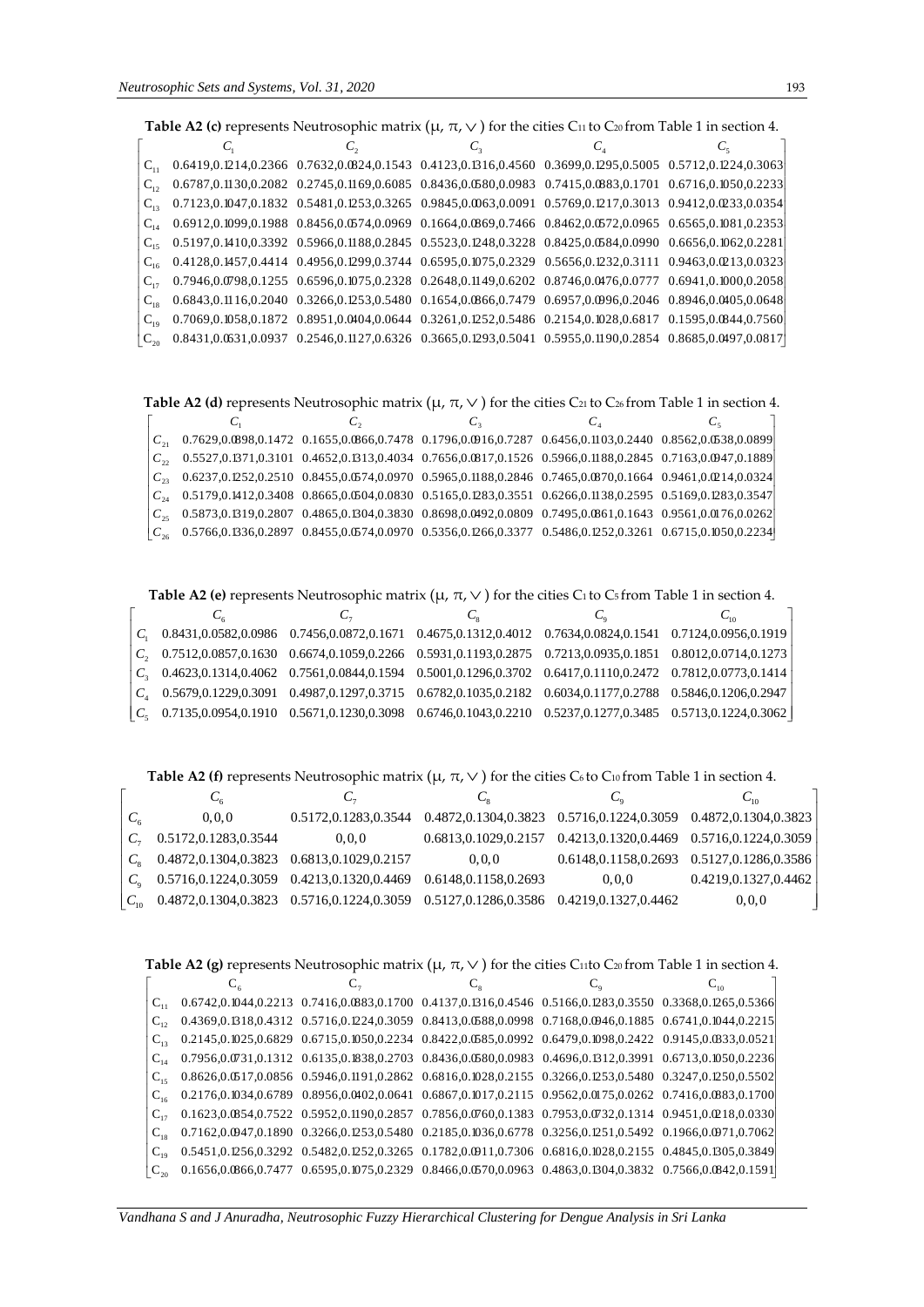| <b>Table A2 (h)</b> represents Neutrosophic matrix ( $\mu$ , $\pi$ , $\vee$ ) for the cities C <sub>21</sub> to C <sub>26</sub> from Table 1 in section 4. |  |  |  |                                                                                                                                              |  |  |  |  |
|------------------------------------------------------------------------------------------------------------------------------------------------------------|--|--|--|----------------------------------------------------------------------------------------------------------------------------------------------|--|--|--|--|
|                                                                                                                                                            |  |  |  |                                                                                                                                              |  |  |  |  |
| 0.7161,0.0947,0.1891 0.6845,0.1022,0.2132 0.7136,0.0954,0.1909 0.6416,0.1110,0.2473 0.4986,0.1297,0.3716                                                   |  |  |  |                                                                                                                                              |  |  |  |  |
| 0.6145,0.1159,0.2695 0.5164,0.1283,0.3552 0.5651,0.1232,0.3116 0.4516,0.1317,0.4166 0.7166,0.0946,0.1887                                                   |  |  |  |                                                                                                                                              |  |  |  |  |
| $0.6858, 0.1019, 0.2122 \quad 0.7465, 0.0870, 0.1664 \quad 0.8592, 0.0528, 0.0879 \quad 0.4566, 0.1316, 0.4117 \quad 0.2156, 0.1028, 0.6815$               |  |  |  |                                                                                                                                              |  |  |  |  |
| $0.5996, 0.1183, 0.2820 \quad 0.3566, 0.1285, 0.5148 \quad 0.7415, 0.0883, 0.1701 \quad 0.4566, 0.1316, 0.4117 \quad 0.6856, 0.1019, 0.2124$               |  |  |  |                                                                                                                                              |  |  |  |  |
|                                                                                                                                                            |  |  |  | 0.6515,0.1091,0.2393 0.5795,0.1213,0.2991 0.5167,0.1283,0.3549 0.7866,0.0757,0.1376 0.3595,0.1287,0.5117                                     |  |  |  |  |
|                                                                                                                                                            |  |  |  | $0.6123, 0.1163, 0.2713 \quad 0.7155, 0.0949, 0.1895 \quad 0.4189, 0.1317, 0.4493 \quad 0.6589, 0.1076, 0.2334 \quad 0.3658, 0.1292, 0.5049$ |  |  |  |  |

|         |          |                                                                                                                                                  |          | $C_{26}$ 0.6123,0.1163,0.2713 0.7155,0.0949,0.1895 0.4189,0.1317,0.4493 0.6589,0.1076,0.2334 0.3658,0.1292,0.5049 |
|---------|----------|--------------------------------------------------------------------------------------------------------------------------------------------------|----------|-------------------------------------------------------------------------------------------------------------------|
|         |          |                                                                                                                                                  |          |                                                                                                                   |
|         |          |                                                                                                                                                  |          |                                                                                                                   |
|         |          | <b>Table A2 (i)</b> represents Neutrosophic matrix $(\mu, \pi, \vee)$ for the cities C <sub>1</sub> to C <sub>5</sub> from Table 1 in section 4. |          |                                                                                                                   |
|         | $C_{11}$ | $C_{12}$                                                                                                                                         | $C_{14}$ | $C_{15}$                                                                                                          |
|         |          |                                                                                                                                                  |          | 0.6419,0.1110,0.2470 0.6787,0.1034,0.2178 0.7123,0.0960,0.1919 0.6912,0.1006,0.2081 0.5197,0.12811,0.3521         |
|         |          |                                                                                                                                                  |          |                                                                                                                   |
|         |          | 0.7632,0.0824,0.1543 0.2745,0.1169,0.6085 0.5481,0.1253,0.3265 0.8456,0.0574,0.0969                                                              |          | 0.5966,0.1188,0.2845                                                                                              |
|         |          | 0.4123,0.1316,0.4560 0.8436,0.0580,0.0983 0.9845,0.0063,0.0091 0.1664,0.0869,0.7466                                                              |          | 0.5523,0.1248,0.3228                                                                                              |
| $C_{4}$ |          | 0.3699,0.1295,0.5005  0.7415,0.0883,0.1701  0.5769,0.1217,0.3013  0.8462,0.0572,0.0965                                                           |          | 0.8425,0.0584,0.0990                                                                                              |
|         |          | $0.5712, 0.1224, 0.3063$ $0.6716, 0.1050, 0.2233$ $0.9412, 0.0233, 0.0354$ $0.6565, 0.1081, 0.2353$                                              |          | 0.6656,0.1062,0.2281                                                                                              |
|         |          |                                                                                                                                                  |          |                                                                                                                   |

**Table A2 (j)** represents Neutrosophic matrix ( $\mu$ ,  $\pi$ ,  $\vee$  ) for the cities C6 to C10 from Table 1 in section 4.

|  |                                                                                                                                                                     | $C_{12}$ | $C_{14}$ |  |
|--|---------------------------------------------------------------------------------------------------------------------------------------------------------------------|----------|----------|--|
|  | $C_6$ 0.6742,0.1044,0.2213 0.4369,0.1318,0.4312 0.2145,0.1025,0.6829 0.7956,0.0731,0.1312 0.8626,0.0517,0.0856                                                      |          |          |  |
|  | $C_7$ 0.7416,0.0883,0.1700 0.5716,0.1224,0.3059 0.6715,0.1050,0.2234 0.6135,0.1838,0.2703 0.5946,0.1191,0.2862                                                      |          |          |  |
|  | $C_8$ 0.4137,0.1316,0.4546 0.8413,0.0588,0.0998 0.8422,0.0585,0.0992 0.8436,0.0580,0.0983 0.6816,0.1028,0.2155                                                      |          |          |  |
|  | $C_9$ 0.5166,0.1283,0.3550 0.7168,0.0946,0.1885 0.6479,0.1098,0.2422 0.4696,0.1312,0.3991 0.3266,0.1253,0.5480                                                      |          |          |  |
|  | $\begin{bmatrix} C_{10} & 0.5712, 0.1224, 0.3063 & 0.6741, 0.1044, 0.2214 & 0.9145, 0.0333, 0.0521 & 0.6713, 0.1050, 0.2236 & 0.3247, 0.1250, 0.5502 \end{bmatrix}$ |          |          |  |

**Table A2 (k)** represents Neutrosophic matrix ( $\mu$ ,  $\pi$ ,  $\vee$  ) for the cities C11 to C20 from Table 1 in section 4.

|          |                                               | $C_{12}$                                                         | $C_{13}$                                                                                                                                      | $C_{14}$                                                         | $C_{15}$           |
|----------|-----------------------------------------------|------------------------------------------------------------------|-----------------------------------------------------------------------------------------------------------------------------------------------|------------------------------------------------------------------|--------------------|
| $C_{11}$ | 0.0.0                                         |                                                                  | 0.4193,0.1317,0.4489 0.4785,0.1308,0.3906 0.6971,0.0993,0.2035 0.7486,0.0864,0.1649                                                           |                                                                  |                    |
|          | 0.4193, 0.1317, 0.4489                        | 0.0.0                                                            |                                                                                                                                               | 0.5136,0.1286,0.3577  0.8435,0.0581,0.0983  0.9462,0.0214,0.0323 |                    |
| $C_{12}$ | 0.4785, 0.1308, 0.3906 0.5136, 0.1286, 0.3577 |                                                                  | 0.0.0                                                                                                                                         | 0.3469,0.1276,0.5254 0.5653,0.1232,0.3114                        |                    |
| $C_{14}$ |                                               | 0.6971,0.0993,0.2035  0.8435,0.0581,0.0983  0.3469,0.1276,0.5254 |                                                                                                                                               | 0.0.0                                                            | 0.65560.10830.2360 |
| $C_{15}$ |                                               |                                                                  | 0.7486,0.0864,0.1649 0.9462,0.0214,0.0323 0.5653,0.1232,0.3114 0.6556,0.1083,0.2360                                                           |                                                                  | 0.0.0              |
| $C_{16}$ |                                               |                                                                  | 0.9512,0.0195,0.0292 0.6821,0.1027,0.2151 0.5185,0.1282,0.3532 0.5251,0.1276,0.3472 0.4657,0.1313,0.4029                                      |                                                                  |                    |
| $C_{17}$ |                                               |                                                                  | 0.5623,0.1236,0.3140 0.1265,0.0710,0.8024 0.5659,0.1231,0.3109 0.7566,0.0842,0.1591 0.6289,0.1134,0.2576                                      |                                                                  |                    |
|          |                                               |                                                                  | 0.7152,0.0950,0.1897 0.3956,0.1310,0.4733 0.6748,0.1043,0.2208 0.7465,0.0870,0.1664 0.6465,0.1101,0.2433                                      |                                                                  |                    |
| $C_{10}$ |                                               |                                                                  | $0.7185, 0.0942, 0.1872 \quad 0.3497, 0.1278, 0.5224 \quad 0.6494, 0.1095, 0.2410 \quad 0.4896, 0.1302, 0.3801 \quad 0.6594, 0.1075, 0.2330]$ |                                                                  |                    |
| $C_{20}$ |                                               |                                                                  | $0.8465, 0.0571, 0.0963 \quad 0.6645, 0.1065, 0.2289 \quad 0.5867, 0.1203, 0.2929 \quad 0.7451, 0.0873, 0.1675 \quad 0.8556, 0.0540, 0.0903$  |                                                                  |                    |

**Table A2 (1)** represents Neutrosophic matrix  $(\mu, \pi, \vee)$  for the cities C21 to C26 from Table 1 in section 4.

|                                                                                                                                              | $C_{12}$ | $C_{13}$ | $C_{14}$ | $C_{15}$ |
|----------------------------------------------------------------------------------------------------------------------------------------------|----------|----------|----------|----------|
| 0.7856,0.0760,0.1383 0.7565,0.0843,0.1591 0.3516,0.1280,0.5203 0.7413,0.0883,0.1703 0.5162,0.1284,0.3553                                     |          |          |          |          |
| $C_{\gamma}$ 0.6146,0.1159,0.2694 0.3556,0.1284,0.5159 0.3888,0.1307,0.4804 0.7463,0.0870,0.1666 0.3589,0.1287,0.5123                        |          |          |          |          |
| $0.3562, 0.1284, 0.5153 \quad 0.4532, 0.1316, 0.4151 \quad 0.5666, 0.1230, 0.3103 \quad 0.4857, 0.1304, 0.3838 \quad 0.9415, 0.0232, 0.0352$ |          |          |          |          |
| $C_{34}$ 0.7164,0.0947,0.1888 0.5645,0.1233,0.3121 0.5959,0.1189,0.2851 0.5165,0.1283,0.3551 0.4565,0.1316,0.4118                            |          |          |          |          |
| 0.2186,0.1037,0.6776 0.8465,0.0571,0.0963 0.6585,0.1077,0.2337 0.4812,0.1307,0.3880 0.8465,0.0571,0.0963                                     |          |          |          |          |
| $0.7529, 0.0852, 0.1618\;\; 0.6485, 0.1097, 0.2417\;\; 0.5568, 0.1242, 0.3189\;\; 0.6745, 0.1043, 0.2211\;\; 0.7456, 0.0872, 0.1671]$        |          |          |          |          |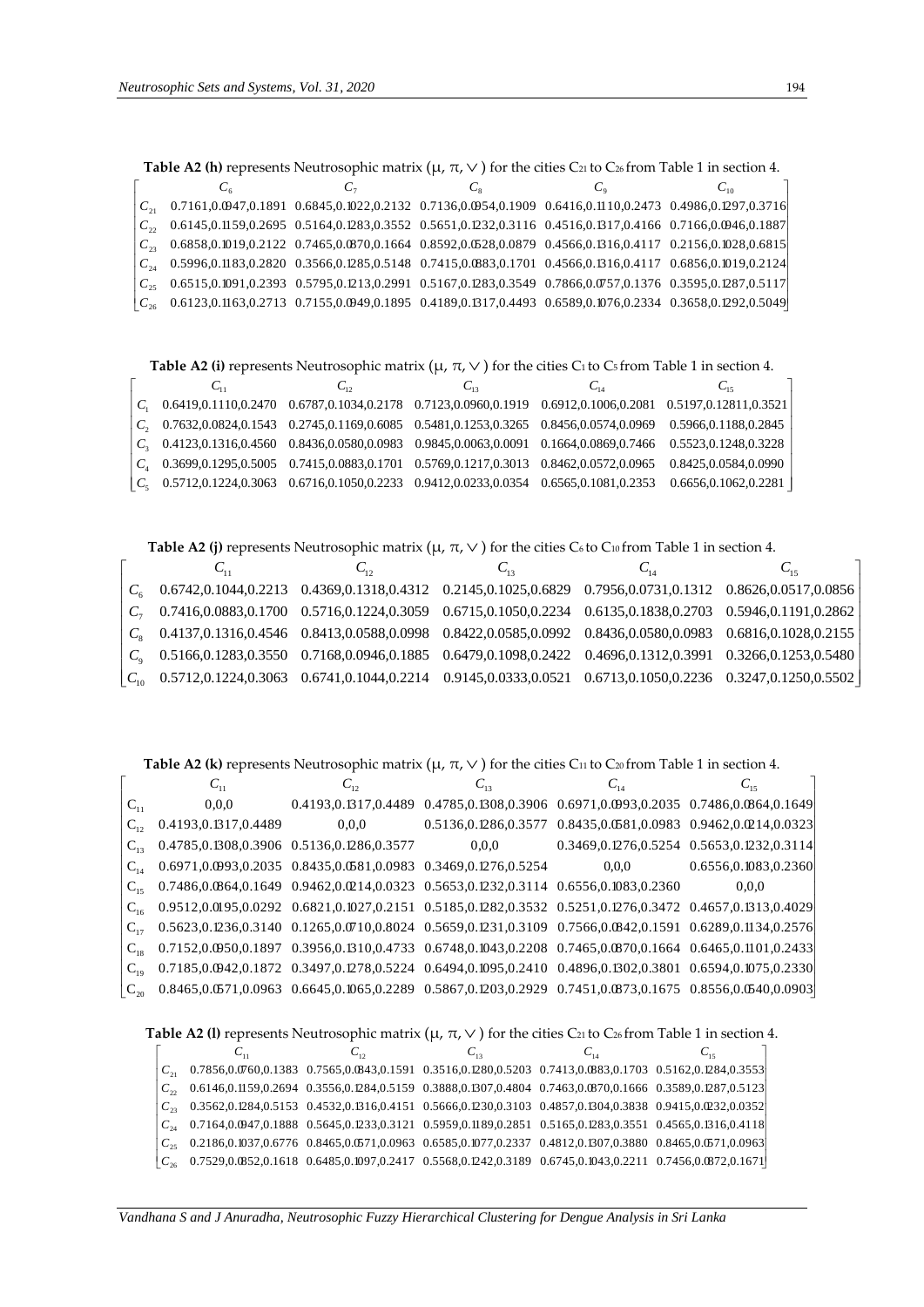|                | <b>Table A2 (m)</b> represents Neutrosophic matrix ( $\mu$ , $\pi$ , $\vee$ ) for the cities C <sub>1</sub> to C <sub>5</sub> from Table 1 in section 4.  |                                                      |          |                                                                                    |                                                                  |  |  |  |
|----------------|-----------------------------------------------------------------------------------------------------------------------------------------------------------|------------------------------------------------------|----------|------------------------------------------------------------------------------------|------------------------------------------------------------------|--|--|--|
|                | $C_{16}$                                                                                                                                                  | $C_{17}$                                             | $C_{18}$ | $C_{10}$                                                                           | $C_{\gamma_0}$                                                   |  |  |  |
|                |                                                                                                                                                           | $C_1$ 0.4128, 0.1316, 0.4555 0.7946, 0.07341, 0.1319 |          | $0.6843, 0.1022, 0.2134 \quad 0.7069, 0.0970, 0.1960 \quad 0.8431, 0.0582, 0.0986$ |                                                                  |  |  |  |
| $C_{\gamma}$   | 0.4956,0.1299,0.3744                                                                                                                                      | 0.6596,0.1075,0.2328                                 |          | 0.3266,0.1253,0.5480  0.8951,0.0404,0.0644  0.2546,0.1127,0.6326                   |                                                                  |  |  |  |
| $C_{2}$        | 0.6595,0.1075,0.2329                                                                                                                                      | 0.2648, 0.1149, 0.6202                               |          | 0.1654,0.0866,0.7479  0.3261,0.1252,0.5486  0.3665,0.1293,0.5041                   |                                                                  |  |  |  |
| $C_{4}$        | 0.5656,0.1232,0.3111                                                                                                                                      | 0.8746,0.0476,0.0777                                 |          | $0.6957, 0.0996, 0.2046$ $0.2154, 0.1028, 0.6817$ $0.5955, 0.1190, 0.2854$         |                                                                  |  |  |  |
| $C_{\epsilon}$ | 0.9463,0.0213,0.0323                                                                                                                                      | 0.6941,0.1000,0.2058                                 |          |                                                                                    | 0.8946,0.0405,0.0648  0.1595,0.0844,0.7560  0.8685,0.0497,0.0817 |  |  |  |
|                |                                                                                                                                                           |                                                      |          |                                                                                    |                                                                  |  |  |  |
|                | <b>Table A2 (n)</b> represents Neutrosophic matrix ( $\mu$ , $\pi$ , $\vee$ ) for the cities C <sub>6</sub> to C <sub>10</sub> from Table 1 in section 4. |                                                      |          |                                                                                    |                                                                  |  |  |  |

|  | $U_{19}$                                                                                                                           |  |
|--|------------------------------------------------------------------------------------------------------------------------------------|--|
|  | $C_6$ 0.2176,0.1034,0.6789 0.1623,0.0854,0.7522 0.7162,0.0947,0.1890 0.5451,0.1256,0.3292 0.1656,0.0866,0.7477                     |  |
|  | $C_7$ 0.8956,0.0402,0.0641 0.5952,0.1190,0.2857 0.3266,0.1253,0.5480 0.5482,0.1252,0.3265 0.6595,0.1075,0.2329                     |  |
|  | $C_8$ 0.6867,0.1017,0.2115 0.7856,0.0760,0.1383 0.2185,0.1036,0.6778 0.1782,0.0911,0.7306 0.8466,0.0570,0.0963                     |  |
|  | $C_9$ $0.9562, 0.0175, 0.0262$ $0.7953, 0.0732, 0.1314$ $0.3256, 0.1251, 0.5492$ $0.6816, 0.1028, 0.2155$ $0.4863, 0.1304, 0.3832$ |  |
|  | $C_{10}$ 0.7416,0.0883,0.1700 0.9451,0.0218,0.0330 0.1966,0.0971,0.7062 0.4845,0.1305,0.3849 0.7566,0.0842,0.1591                  |  |

**Table A2 (o)** represents Neutrosophic matrix (µ, π, ) for the cities C11 to C15 from Table 1 in section 4.

|          |                                           | $C_{12}$                                                         | $C_{18}$                                                                                                 | $C_{19}$                                                         |                        |
|----------|-------------------------------------------|------------------------------------------------------------------|----------------------------------------------------------------------------------------------------------|------------------------------------------------------------------|------------------------|
| $C_{11}$ |                                           |                                                                  | 0.9512,0.0195,0.0292 0.5623,0.1236,0.3140 0.7152,0.0950,0.1897 0.7185,0.0942,0.1872 0.8465,0.0571,0.0963 |                                                                  |                        |
| $C_{12}$ |                                           |                                                                  | 0.6821,0.1027,0.2151 0.1265,0.0710,0.8024 0.3956,0.1310,0.4733 0.3497,0.1278,0.5224 0.6645,0.1065,0.2289 |                                                                  |                        |
|          |                                           |                                                                  | 0.5185,0.1282,0.3532 0.5659,0.1231,0.3109 0.6748,0.1043,0.2208 0.6494,0.1095,0.2410 0.5867,0.1203,0.2929 |                                                                  |                        |
| $C_{14}$ |                                           |                                                                  | 0.5251,0.1276,0.3472 0.7566,0.0842,0.1591 0.7465,0.0870,0.1664 0.4896,0.1302,0.3801 0.7451,0.0873,0.1675 |                                                                  |                        |
| $C_{15}$ |                                           |                                                                  | 0.4657,0.1313,0.4029 0.6289,0.1134,0.2576 0.6465,0.1101,0.2433 0.6594,0.1075,0.2330 0.8556,0.0540,0.0903 |                                                                  |                        |
| $C_{16}$ | 0.0.0                                     |                                                                  | 0.8956,0.0402,0.0641 0.7441,0.0876,0.1682 0.8949,0.0404,0.0646 0.3598,0.1288,0.5113                      |                                                                  |                        |
|          | 0.8956,0.0402,0.0641                      | 0.0.0                                                            |                                                                                                          | 0.2156,0.1028,0.6815  0.4163,0.1317,0.4519  0.6147,0.1159,0.2693 |                        |
| $C_{18}$ | 0.7441,0.0876,0.1682 0.2156,0.1028,0.6815 |                                                                  | 0.0.0                                                                                                    | 0.2155,0.1028,0.6816 0.5716,0.1224,0.3059                        |                        |
|          |                                           | 0.8949,0.0404,0.0646  0.4163,0.1317,0.4519  0.2155,0.1028,0.6816 |                                                                                                          | 0.0.0                                                            | 0.6816, 0.1028, 0.2155 |
|          |                                           |                                                                  | 0.3598,0.1288,0.5113 0.6147,0.1159,0.2693 0.5716,0.1224,0.3059 0.6816,0.1028,0.2155                      |                                                                  | 0.0.0                  |

**Table A2 (p)** represents Neutrosophic matrix ( $\mu$ ,  $\pi$ ,  $\vee$  ) for the cities C21 to C26 from Table 1 in section 4.

| $C_{16}$ | $C_{17}$                                                                                                                                     | $C_{18}$ | $C_{19}$ | $C_{20}$ |
|----------|----------------------------------------------------------------------------------------------------------------------------------------------|----------|----------|----------|
|          | $0.5716, 0.1224, 0.3059 \quad 0.1897, 0.0949, 0.7153 \quad 0.7166, 0.0946, 0.1887 \quad 0.2965, 0.1209, 0.5825 \quad 0.4859, 0.1304, 0.3836$ |          |          |          |
|          | 0.5635,0.1234,0.3130 0.8656,0.0507,0.0836 0.8462,0.0572,0.0965 0.4562,0.1316,0.4121 0.4856,0.1304,0.3839                                     |          |          |          |
|          | $C_{33}$ 0.4945,0.1299,0.3755 0.3859,0.1306,0.4834 0.6889,0.1012,0.2098 0.3462,0.1275,0.5262 0.5678,0.1229,0.3092                            |          |          |          |
|          | 0.9452,0.0218,0.0329 0.1763,0.0904,0.7332 0.6455,0.1103,0.2441 0.4655,0.1313,0.4031 0.5615,0.1237,0.3147                                     |          |          |          |
|          | 0.9515,0.0193,0.0291 0.4569,0.1316,0.4114 0.5743,0.1220,0.3036 0.7152,0.0950,0.1897 0.4969,0.1298,0.3732                                     |          |          |          |
|          | $C_{26}$ 0.9512,0.0195,0.0292 0.3518,0.1280,0.5201 0.4686,0.1312,0.4001 0.8597,0.0527,0.0875 0.7456,0.0872,0.1671                            |          |          |          |

**Table A2 (q)** represents Neutrosophic matrix  $(\mu, \pi, \vee)$  for the cities C<sub>1</sub> to C<sub>5</sub> from Table 1 in section 4.

|  | しぃ | $\mathbf{C}_{22}$ | ر مب |                                                                                                                                                                                           |
|--|----|-------------------|------|-------------------------------------------------------------------------------------------------------------------------------------------------------------------------------------------|
|  |    |                   |      | $C_1 \quad 0.7629, 0.0825, 0.1545 \quad 0.5527, 0.1247, 0.3225 \quad 0.6237, 0.1143, 0.2619 \quad 0.5179, 0.1282, 0.3538 \quad 0.5873, 0.1202, 0.2924 \quad 0.5766, 0.1217, 0.3016$       |
|  |    |                   |      | $C, \quad 0.1655, 0.0866, 0.7478 \quad 0.4652, 0.1313, 0.4034 \quad 0.8455, 0.0574, 0.0970 \quad 0.8665, 0.0504, 0.0830 \quad 0.4865, 0.1304, 0.3830 \quad 0.8455, 0.0574, 0.0970$        |
|  |    |                   |      | $C_3$ 0.1796,0.0916,0.7287 0.7656,0.0817,0.1526 0.5965,0.1188,0.2846 0.5165,0.1283,0.3551 0.8698,0.0492,0.0809 0.5356,0.1266,0.3377                                                       |
|  |    |                   |      | $\begin{bmatrix} C_4 & 0.64560.11030.2440 & 0.59660.11880.2845 & 0.74650.08700.1664 & 0.62660.11380.2595 & 0.74950.08610.1643 & 0.54860.12520.3261 \end{bmatrix}$                         |
|  |    |                   |      | $\begin{bmatrix} C_5 & 0.8562, 0.0538, 0.0899 & 0.7163, 0.0947, 0.1889 & 0.9461, 0.0214, 0.0324 & 0.5169, 0.1283, 0.3547 & 0.9561, 0.0176, 0.0262 & 0.6715, 0.1050, 0.2234 \end{bmatrix}$ |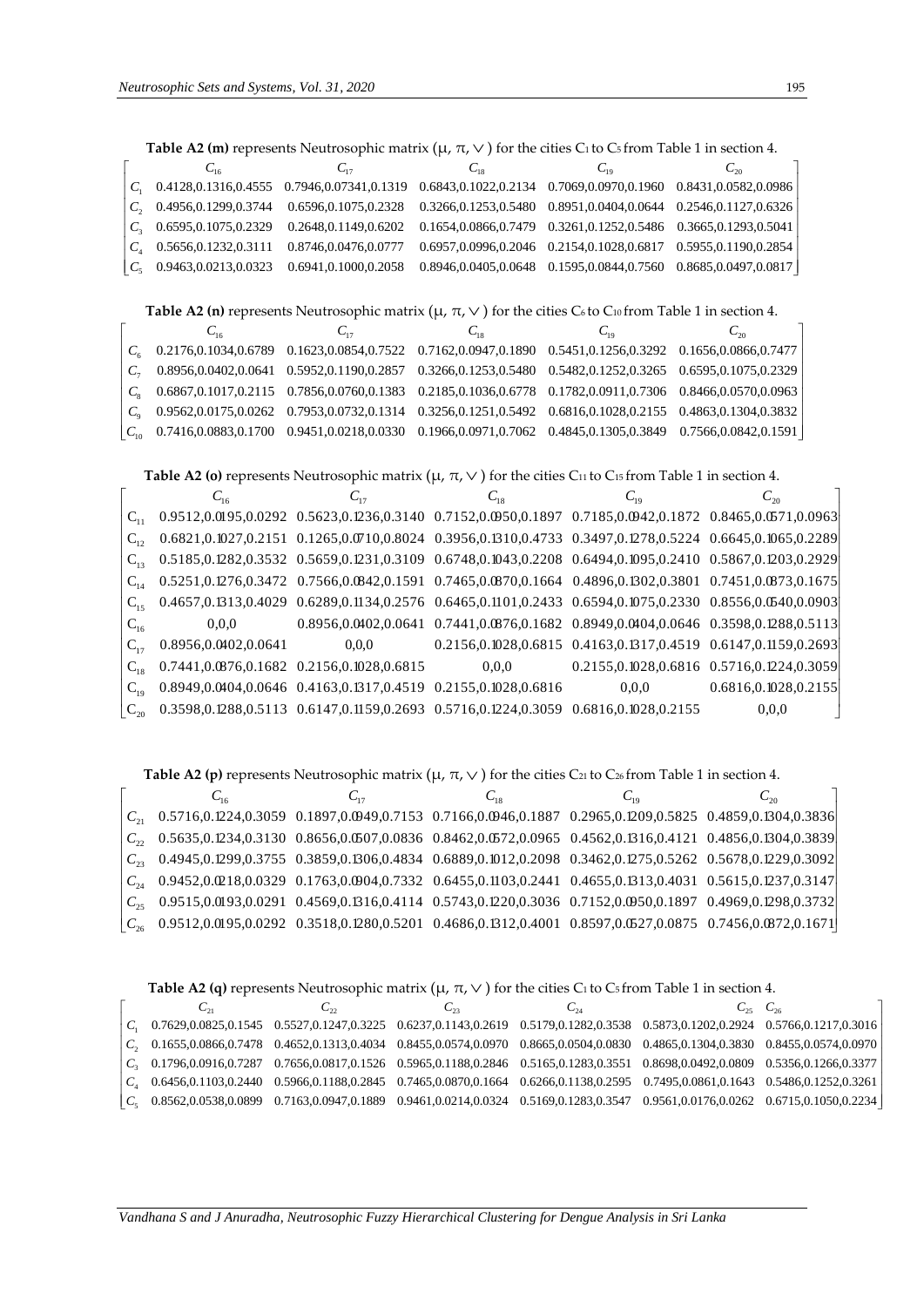#### **Table A2 (r)** represents Neutrosophic matrix ( $\mu$ ,  $\pi$ ,  $\vee$  ) for the cities C<sub>6</sub> to C<sub>10</sub> from Table 1 in section 4.

|                |          |              | <b>Table A2 (r)</b> represents Neutrosophic matrix ( $\mu$ , $\pi$ , $\vee$ ) for the cities C <sub>6</sub> to C <sub>10</sub> from Table 1 in section 4. |          |                   |
|----------------|----------|--------------|-----------------------------------------------------------------------------------------------------------------------------------------------------------|----------|-------------------|
|                | $C_{21}$ | $C_{\gamma}$ | $C_{23}$                                                                                                                                                  | $C_{24}$ | $C_{25}$ $C_{26}$ |
| $C_{\epsilon}$ |          |              | 0.7161,0.0947,0.1891 0.6145,0.1159,0.2695 0.6858,0.1019,0.2122 0.5996,0.1183,0.2820 0.6515,0.1091,0.2393 0.6123,0.1163,0.2713                             |          |                   |
|                |          |              | 0.6845,0.1022,0.2132 0.5164,0.1283,0.3552 0.7465,0.0870,0.1664 0.3566,0.1285,0.5148 0.5795,0.1213,0.2991 0.7155,0.0949,0.1895                             |          |                   |
| $C_{\circ}$    |          |              | 0.7136,0.0954,0.1909 0.5651,0.1232,0.3116 0.8592,0.0528,0.0879 0.7415,0.0883,0.1701 0.5167,0.1283,0.3549 0.4189,0.1317,0.4493                             |          |                   |
| $C_{\alpha}$   |          |              | 0.6416,0.1110,0.2473 0.4561,0.1316,0.4122 0.4566,0.1316,0.4117 0.4566,0.1316,0.4117 0.7866,0.0757,0.1376 0.6589,0.1076,0.2334                             |          |                   |
| $C_{10}$       |          |              | 0.4986,0.1297,0.3716 0.7166,0.0946,0.1887 0.2156,0.1028,0.6815 0.6856,0.1019,0.2124 0.3595,0.1287,0.5117 0.3658,0.1292,0.5049                             |          |                   |

#### **Table A2 (s)** represents Neutrosophic matrix (μ, π, ∨) for the cities C11 to C20 from Table 1 in section 4.

| $C_{21}$                                                                                                                               | $C_{\cdot}$                                                                                                                   | $C_{\gamma}$ | $C_{24}$ |  |
|----------------------------------------------------------------------------------------------------------------------------------------|-------------------------------------------------------------------------------------------------------------------------------|--------------|----------|--|
|                                                                                                                                        | 0.7856,0.0760,0.1383 0.6146,0.1159,0.2694 0.3562,0.1284,0.5153 0.7164,0.0947,0.1888 0.2186,0.1037,0.6776 0.7529,0.0852,0.1618 |              |          |  |
|                                                                                                                                        | 0.7565,0.0843,0.1591 0.3556,0.1284,0.5159 0.4532,0.1316,0.4151 0.5645,0.1233,0.3121 0.8465,0.0571,0.0963 0.6485,0.1097,0.2417 |              |          |  |
|                                                                                                                                        | 0.3516,0.1280,0.5203 0.3888,0.1307,0.4804 0.5666,0.1230,0.3103 0.5959,0.1189,0.2851 0.6585,0.1077,0.2337 0.5568,0.1242,0.3189 |              |          |  |
| 0.7413,0.0883,0.1703 0.7463,0.0870,0.1666 0.4857,0.1304,0.3838 0.5165,0.1283,0.3551 0.4812,0.1307,0.3880 0.6745,0.1043,0.2211          |                                                                                                                               |              |          |  |
| 0.5162,0.1284,0.3553 0.3589,0.1287,0.5123 0.9415,0.0232,0.0352 0.4565,0.1316,0.4118 0.8465,0.0571,0.0963 0.7456,0.0672,0.1671          |                                                                                                                               |              |          |  |
| $C_{16}$ 0.5716,0.1224,0.3059 0.5635,0.1234,0.3130 0.4945,0.1299,0.3755 0.9452,0.0218,0.0329 0.9515,0.0193,0.0291 0.9512,0.0195,0.0292 |                                                                                                                               |              |          |  |
| 0.1897,0.0949,0.7153 0.8656,0.0507,0.0836 0.3859,0.1306,0.4834 0.1763,0.0904,0.7332 0.4569,0.1316,0.4114 0.3518,0.1280,0.5201          |                                                                                                                               |              |          |  |
|                                                                                                                                        | 0.7166,0.0946,0.1887 0.8462,0.0572,0.0965 0.6889,0.1012,0.2098 0.6455,0.1103,0.2441 0.5743,0.1220,0.3036 0.4686,0.1312,0.4001 |              |          |  |
|                                                                                                                                        | 0.2965,0.1209,0.5825 0.4562,0.1316,0.4121 0.3462,0.1275,0.5262 0.4655,0.1313,0.4031 0.7152,0.0950,0.1897 0.8597,0.0527,0.0875 |              |          |  |
|                                                                                                                                        | 0.4859,0.1304,0.3836 0.4856,0.1304,0.3839 0.5678,0.1229,0.3092 0.5615,0.1237,0.3147 0.4969,0.1298,0.3732 0.7456,0.0872,0.1671 |              |          |  |

**Table A2 (t)** represents Neutrosophic matrix  $(\mu, \pi, \vee)$  for the cities C21 to C26 from Table 1 in section 4.

|                      | $C_{21}$             | $C_{22}$                                                                               | $C_{23}$ | $C_{24}$                                                                                  | $\mathbf{u}_{25}$                                                                                        | $C_{\gamma\kappa}$   |
|----------------------|----------------------|----------------------------------------------------------------------------------------|----------|-------------------------------------------------------------------------------------------|----------------------------------------------------------------------------------------------------------|----------------------|
| $C_{21}$             | 0.0.0                |                                                                                        |          |                                                                                           | 0.7855,0.0760,0.1384 0.4887,0.1303,0.3809 0.7416,0.0883,0.1700 0.8917,0.0416,0.0666 0.2654,0.1150,0.6195 |                      |
| $C_{\gamma\gamma}$   | 0.7855,0.0760,0.1384 | 0.0.0                                                                                  |          |                                                                                           | 0.8946,0.0405,0.0648 0.4852,0.1305,0.3842 0.1985,0.0977,0.7037 0.6464,0.1101,0.2434                      |                      |
| $ C_{ii} $           |                      | 0.4887,0.1303,0.3809 0.8946,0.0405,0.0648                                              | 0.0.0    |                                                                                           | 0.8561,0.0539,0.0899  0.5785,0.1214,0.3000  0.4156,0.1316,0.4527                                         |                      |
| $C_{24}$             |                      | 0.7416,0.08830.1700  0.4852,0.1305,0.3842  0.8561,0.0539,0.0899                        |          | 0.0.0                                                                                     | 0.4668, 0.1313, 0.4018 0.5486, 0.1252, 0.3261                                                            |                      |
| $C_{\alpha\epsilon}$ |                      |                                                                                        |          | 0.8917,0.0416,0.0666 0.1985,0.0977,0.7037 0.5785,0.1214,0.3000 0.4668,0.1313,0.4018 0,0,0 |                                                                                                          | 0.5972.0.1187.0.2840 |
| $C_{26}$             |                      | 0.2654,0.1150,0.6195  0.6464,0.1101,0.2434  0.4156,0.1316,0.4527  0.5486,0.1252,0.3261 |          |                                                                                           | 0.5972.0.1187.0.2840                                                                                     | 0.0.0                |

# Table A3 (a) represents Neutrosophic matrix after applying hamming distance for the cities C1 to C14 from

 $T = \frac{1}{2}$ 

|          |           |         |       |  | - Lable T in section 4. |  |  |                                                                                                      |                                                                                                   |
|----------|-----------|---------|-------|--|-------------------------|--|--|------------------------------------------------------------------------------------------------------|---------------------------------------------------------------------------------------------------|
|          |           | $C_{2}$ | $C_3$ |  |                         |  |  |                                                                                                      | $C_4$ $C_5$ $C_6$ $C_7$ $C_8$ $C_9$ $C_{10}$ $C_{11}$ $C_{12}$ $C_{13}$ $C_{14}$ ]                |
|          | $C_{1}$ 0 |         |       |  |                         |  |  | 0.4433 0.447 0.5418 0.3582 0.7898 0.5508 0.3305 0.3261 0.6694 0.5571 0.271 0.3458 0.1396             |                                                                                                   |
| $C_{2}$  |           |         |       |  |                         |  |  | 0.4433 0 0.3353 0.1916 0.1823 0.5309 0.1945 0.1967 0.2858 0.7518 0.4687 0.5588 0.539 0.4353          |                                                                                                   |
|          |           |         |       |  |                         |  |  | $C$ , 0.447 0.3353 0 0.3313 0.4457 0.2289 0.6479 0.2153 0.2834 0.4965 0.6412 0.4136 0.6892 0.6917    |                                                                                                   |
|          |           |         |       |  |                         |  |  | $C_1$ 0.5418 0.1916 0.3313 0 0.7432 0.5929 0.5827 0.1459 0.3221 0.6101 0.1763 0.14 0.3278 0.5817     |                                                                                                   |
|          |           |         |       |  |                         |  |  | $C_e$ 0.3582 0.1823 0.4457 0.7432 0 0.6959 0.2846 0.5782 0.2531 0.4157 0.3157 0.341 0.5521 0.5674    |                                                                                                   |
|          |           |         |       |  |                         |  |  | $C_{6}$ 0.7898 0.5309 0.2289 0.5929 0.6959 0 0.34 0.2859 0.3219 0.6197 0.7082 0.6185 0.61 0.7526     |                                                                                                   |
|          |           |         |       |  |                         |  |  |                                                                                                      | $C_7$ 0.5508 0.1945 0.6479 0.5827 0.2846 0.34 0 0.3838 0.5086 0.1929 0.2141 0.6446 0.1398 0.26548 |
|          |           |         |       |  |                         |  |  | $C_s$ 0.3305 0.1967 0.2153 0.1459 0.5782 0.2859 0.3838 0 0.3662 0.1384 0.2855 0.1762 0.4473 0.663    |                                                                                                   |
|          |           |         |       |  |                         |  |  | $C_0$ 0.3261 0.2858 0.2834 0.3221 0.2531 0.3219 0.5086 0.3662 0 0.7778 0.498 0.4885 0.3933 0.3152    |                                                                                                   |
|          |           |         |       |  |                         |  |  | $C_{10}$ 0.6694 0.7518 0.4965 0.6101 0.4157 0.6197 0.1929 0.1384 0.7778 0 0.604 0.5562 0.7577 0.5133 |                                                                                                   |
| $C_{11}$ |           |         |       |  |                         |  |  | 0.5571 0.4687 0.6412 0.1763 0.3157 0.7082 0.2141 0.2855 0.498 0.604 0 0.4959 0.469 0.1715            |                                                                                                   |
| $C_{12}$ |           |         |       |  |                         |  |  | 0.271 0.5588 0.4136 0.14 0.341 0.6185 0.6446 0.1762 0.4885 0.5562 0.4959 0 0.7279 0.6924             |                                                                                                   |
|          |           |         |       |  |                         |  |  | $C_{13}$ 0.3458 0.539 0.6892 0.3278 0.5521 0.61 0.1398 0.4473 0.3933 0.7577 0.469 0.7279 0 0.7494    |                                                                                                   |
|          |           |         |       |  |                         |  |  | $C_{14}$ 0.1396 0.4353 0.6917 0.5817 0.5674 0.7526 0.2654 0.663 0.3152 0.5133 0.1715 0.6924 0.7494 0 |                                                                                                   |

*Vandhana S and J Anuradha, Neutrosophic Fuzzy Hierarchical Clustering for Dengue Analysis in Sri Lanka*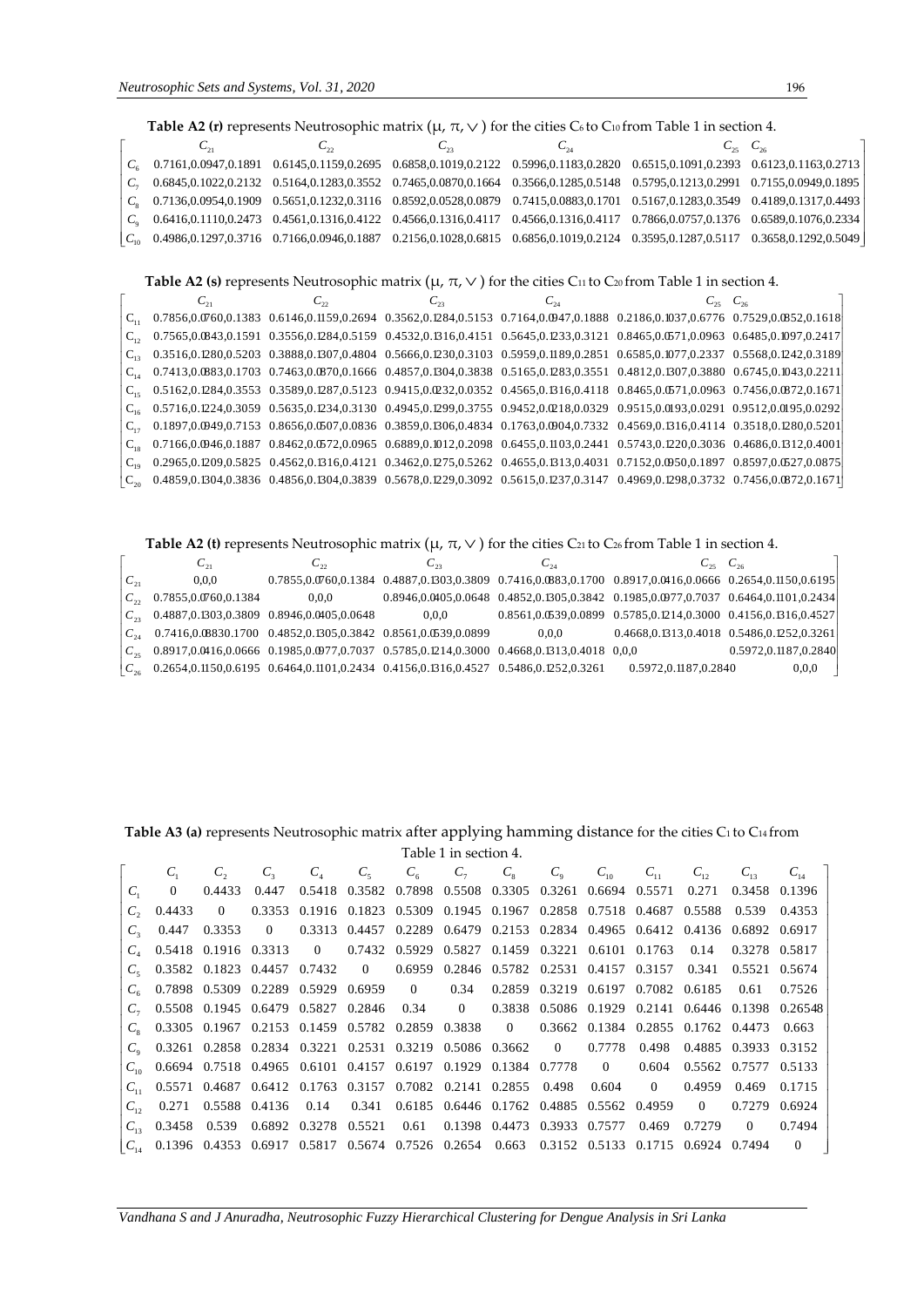**Table A3 (b)** represents Neutrosophic matrix after applying hamming distance for the cities C<sup>15</sup> to C<sup>26</sup> from Table 1 in section 4.

|                                                                                                |  |  | $1a(2)$ $1a(3)$ $3c(1)$ |  |  |                                                                              |
|------------------------------------------------------------------------------------------------|--|--|-------------------------|--|--|------------------------------------------------------------------------------|
|                                                                                                |  |  |                         |  |  | $C_2$ $C_3$ $C_4$ $C_5$ $C_6$ $C_7$ $C_8$ $C_9$ $C_{10}$ $C_{11}$ $C_{12}$ ] |
| $C_{15}$ 0.6944 0.7008 0.4806 0.4121 0.1509 0.79 0.4049 0.6515 0.3032 0.5141 0.3544 0.5558     |  |  |                         |  |  |                                                                              |
| $C_{16}$ 0.4426 0.6747 0.44 0.7544 0.3789 0.1483 0.5688 0.3143 0.2569 0.1429 0.4367 0.7575     |  |  |                         |  |  |                                                                              |
| $C_{17}$ 0.3075 0.548 0.3728 0.1853 0.1045 0.3206 0.7626 0.7373 0.1398 0.3686 0.7656 0.7036    |  |  |                         |  |  |                                                                              |
| $C_{18}$ 0.5409 0.2148 0.2086 0.1 0.6134 0.4225 0.1798 0.717 0.1925 0.665 0.7401 0.7935        |  |  |                         |  |  |                                                                              |
| 0.591 0.7089 0.4751 0.3052 0.1797 0.3776 0.1955 0.2037 0.4955 0.212 0.7846 0.39                |  |  |                         |  |  |                                                                              |
| 0.2562 0.3649 0.2452 0.3967 0.3969 0.4713 0.5398 0.103 0.1251 0.1014 0.36 0.4607               |  |  |                         |  |  |                                                                              |
| $C_{21}$ 0.3619 0.2825 0.7845 0.1805 0.5186 0.3665 0.1048 0.6383 0.1369 0.1912 0.1633 0.1431   |  |  |                         |  |  |                                                                              |
| $C_{\gamma}$ 0.481 0.3809 0.6533 0.7111 0.3088 0.5711 0.113 0.1428 0.4441 0.5196 0.5764 0.6453 |  |  |                         |  |  |                                                                              |
| $C_{23}$ 0.4514 0.7166 0.6064 0.3478 0.7938 0.4129 0.5549 0.6055 0.1707 0.5102 0.3787 0.5538   |  |  |                         |  |  |                                                                              |
| $C_{34}$ 0.5419 0.1217 0.6572 0.5024 0.4357 0.5537 0.5498 0.318 0.3079 0.7958 0.6032 0.7631    |  |  |                         |  |  |                                                                              |
| $C_{25}$ 0.4644 0.7398 0.1996 0.4928 0.5413 0.6671 0.2003 0.2952 0.4742 0.5949 0.4601 0.2854   |  |  |                         |  |  |                                                                              |
| $ C_{26} $ 0.7894 0.746 0.2488 0.3585 0.6353 0.6826 0.6129 0.539 0.6214 0.4399 0.345 0.6074    |  |  |                         |  |  |                                                                              |

**Table A3 (c)** represents Neutrosophic matrix after applying hamming distance for the cities C1 to C<sup>14</sup> from Table 1 in section 4.

|                   |                                                                                         |                                                                                     |  | . 1 adje + 111 section 4. |  |  |                                                                                                    |
|-------------------|-----------------------------------------------------------------------------------------|-------------------------------------------------------------------------------------|--|---------------------------|--|--|----------------------------------------------------------------------------------------------------|
|                   |                                                                                         |                                                                                     |  |                           |  |  | $C_{16}$ $C_{17}$ $C_{18}$ $C_{19}$ $C_{20}$ $C_{21}$ $C_{22}$ $C_{23}$ $C_{24}$ $C_{25}$ $C_{26}$ |
|                   | $C_1$ 0.6944 0.4426 0.3075 0.5409 0.591 0.2562 0.3619 0.481 0.4514 0.5419 0.4644 0.7894 |                                                                                     |  |                           |  |  |                                                                                                    |
|                   |                                                                                         | 0.7008 0.6747 0.548 0.2148 0.7089 0.3649 0.2825 0.3809 0.7166 0.1217 0.7398 0.746   |  |                           |  |  |                                                                                                    |
| $C_{\rm 2}$       | 0.4806                                                                                  | 0.44 0.3728 0.2086 0.4751 0.2452 0.7845 0.6533 0.6064 0.6572 0.1996 0.2488          |  |                           |  |  |                                                                                                    |
|                   |                                                                                         | 0.4121 0.7544 0.1853 0.1 0.3052 0.3967 0.1805 0.7111 0.3478 0.5024 0.4928 0.3585    |  |                           |  |  |                                                                                                    |
| $C_{\varepsilon}$ |                                                                                         | 0.1509 0.3789 0.1045 0.6134 0.1797 0.3969 0.5186 0.3088 0.7938 0.4357 0.5413 0.6353 |  |                           |  |  |                                                                                                    |
| $C_{\epsilon}$    | 0.79                                                                                    | 0.1483 0.3206 0.4225 0.3776 0.4713 0.3665 0.5711 0.4129 0.5537 0.6671 0.6826        |  |                           |  |  |                                                                                                    |
|                   |                                                                                         | 0.4049 0.5688 0.7626 0.1798 0.1955 0.5398 0.1048 0.113 0.5549 0.5498 0.2003 0.6129  |  |                           |  |  |                                                                                                    |
| $C_{\circ}$       |                                                                                         | 0.6515 0.3143 0.7373 0.717 0.2037 0.103 0.6383 0.1428 0.6055 0.318 0.2952 0.539     |  |                           |  |  |                                                                                                    |
|                   |                                                                                         | 0.3032 0.2569 0.1398 0.1925 0.4955 0.1251 0.1369 0.4441 0.1707 0.3079 0.4742 0.6214 |  |                           |  |  |                                                                                                    |
|                   |                                                                                         | 0.5141 0.1429 0.3686 0.665 0.212 0.1014 0.1912 0.5196 0.5102 0.7958 0.5949 0.4399   |  |                           |  |  |                                                                                                    |
| $C_{11}$          | 0.3544 0.4367 0.7656 0.7401 0.7846 0.36 0.1633 0.5764 0.3787 0.6032 0.4601 0.345        |                                                                                     |  |                           |  |  |                                                                                                    |
|                   |                                                                                         | 0.5558 0.7575 0.7036 0.7935 0.39 0.4607 0.1431 0.6453 0.5538 0.7631 0.2854 0.6074   |  |                           |  |  |                                                                                                    |
| $C_{12}$          |                                                                                         | 0.3269 0.7296 0.7973 0.4498 0.3054 0.5586 0.5784 0.1679 0.3204 0.3118 0.4626 0.2408 |  |                           |  |  |                                                                                                    |
| $C_{14}$          | 0.2313 0.3992 0.7247 0.3409 0.6391 0.55 0.5596 0.4211 0.3099 0.1127 0.7782 0.4564       |                                                                                     |  |                           |  |  |                                                                                                    |
|                   |                                                                                         |                                                                                     |  |                           |  |  |                                                                                                    |

**Table A3 (d)** represents Neutrosophic matrix after applying hamming distance for the cities C<sup>15</sup> to C<sup>26</sup> from

|                        |  |       | $C_{16}$ $C_{17}$ $C_{18}$ $C_{10}$ $C_{20}$ $C_{21}$ $C_{22}$ $C_{23}$ $C_{24}$ $C_{25}$ $C_{26}$                                                                 |  |  |  |               |        |
|------------------------|--|-------|--------------------------------------------------------------------------------------------------------------------------------------------------------------------|--|--|--|---------------|--------|
| $15$ 0.3269 0.2313 0.0 |  | 0.587 | 50.4798 0.4102 0.277 0.3913 0.7747 0.2681 0.4932 0.1883 0.1427 0.48                                                                                                |  |  |  |               |        |
|                        |  |       | $\begin{array}{cccccc} 16 & 0.7296 & 0.3992 & 0.5875 & 0.0 & 0.3031 & 0.7394 & 0.2291 & 0.1018 & 0.55 & 0.478 & 0.5216 & 0.6383 & 0.7097 & 0.5613 \end{array}$     |  |  |  |               |        |
|                        |  |       | 17 0.7973 0.7247 0.4798 0.3031 0.0 0.6038 0.5184 0.6117 0.1639 0.5222 0.48 0.3112 0.4569 0.5877                                                                    |  |  |  |               |        |
|                        |  |       | 18 0.4498 0.3409 0.4102 0.7394 0.6038 0.0 0.1905 0.3585 0.7423 0.767 0.6496 0.6868 0.7177 0.5705                                                                   |  |  |  |               |        |
| 19 03054 06391         |  |       | 0.277 0.2291 0.5184 0.1905 0.0 0.1448 0.336 0.3811 0.2179 0.1647 0.7418 0.7442                                                                                     |  |  |  |               |        |
|                        |  |       | 20 0.5586 0.55 0.3913 0.1018 0.6117 0.3585 0.1448 0.0 0.2731 0.4678 0.2975 0.7043 0.1269 0.3461                                                                    |  |  |  |               |        |
|                        |  |       | 21 0.5784 0.5596 0.7747 0.55 0.1639 0.7423 0.336 0.2731 0.0 0.1003 0.5828 0.1995 0.1118 0.2824                                                                     |  |  |  |               |        |
|                        |  |       | 22 0.1679 0.4211 0.2681 0.478 0.5222 0.767 0.3811 0.4678 0.1003 0.0 0.4584 0.6436 0.5071 0.2357                                                                    |  |  |  |               |        |
|                        |  |       | $\begin{bmatrix} 23 & 0.3204 & 0.3099 & 0.4932 & 0.5216 & 0.48 & 0.6496 & 0.2179 & 0.2975 & 0.5828 & 0.4584 & 0.0 & 0.4397 & 0.5777 & 0.4602 \end{bmatrix}$        |  |  |  |               |        |
|                        |  |       | 24 0.3118 0.1127 0.1883 0.6383 0.3112 0.6868 0.1647 0.7043 0.1995 0.6436 0.4397 0.0                                                                                |  |  |  | 0.3931 0.6435 |        |
|                        |  |       | 25 0.4626 0.7782 0.1427 0.7097 0.4569 0.7177 0.7418 0.1269 0.1118 0.5071 0.5777 0.3931                                                                             |  |  |  | 0.0           | 0.7415 |
|                        |  |       | $\begin{array}{ccccccccc} 26 & 0.2408 & 0.4564 & 0.48 & 0.5613 & 0.5877 & 0.5705 & 0.7442 & 0.3461 & 0.2824 & 0.2357 & 0.4602 & 0.6435 & 0.7415 & 0.0 \end{array}$ |  |  |  |               |        |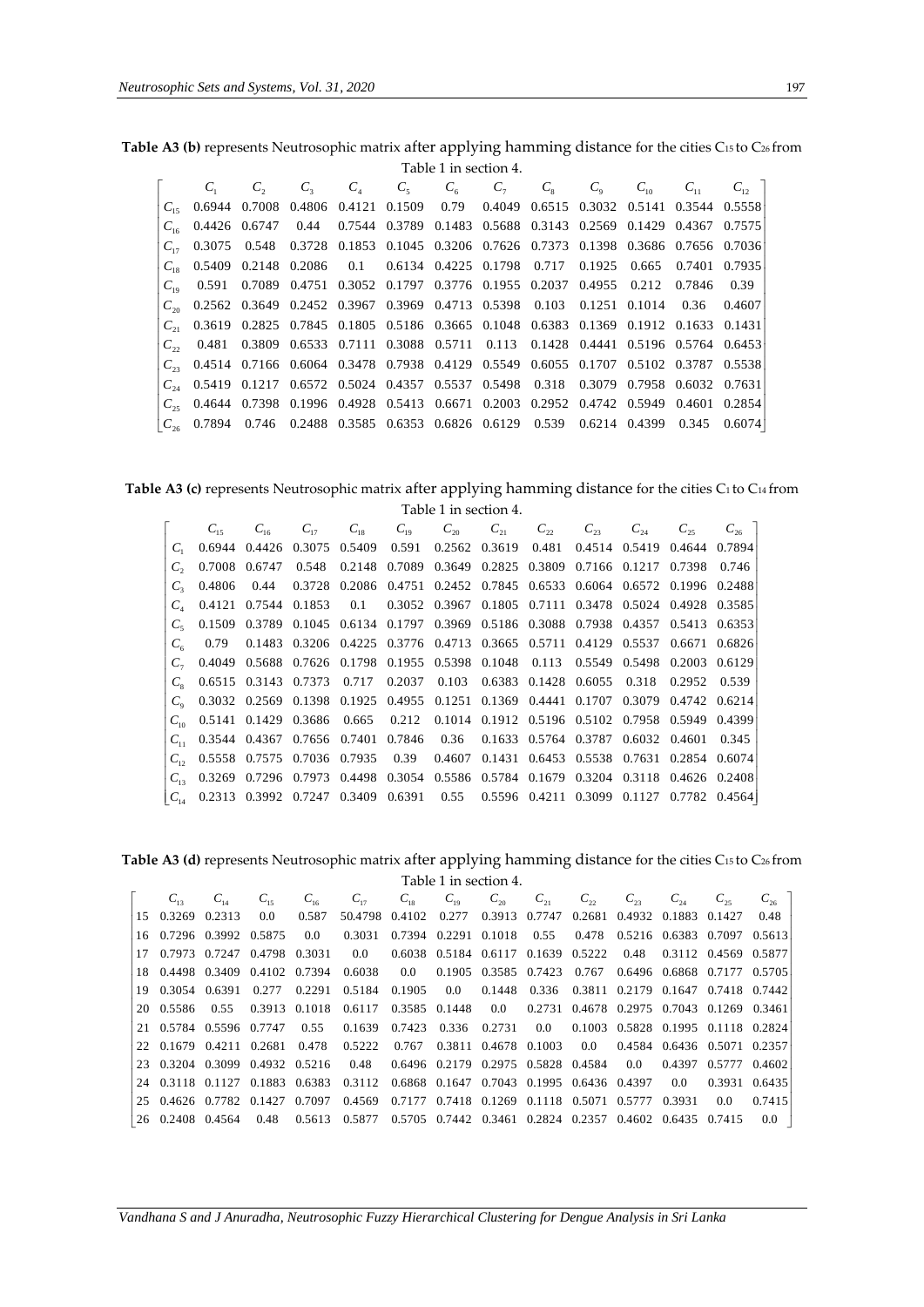# **References**

- 1. Government of Sri Lanka, Epidemiology Unit, Ministry of Health: Dengue https://reliefweb.int/report/ sri-lanka/epidemiology-unit-ministry-health-dengue-update-10-june-2019
- 2. Dengue fever infects over 12,000 in Pakistan(2011), Tribune the Express https://tribune.com.pk/story/ 263068/dengue-fever-infects-over-12000-in-pakistan/
- 3. Silveira, Graciele P and de Barros, Laecio C Analysis of the dengue risk by means of a Takagi–Sugeno-style model Fuzzy Sets and Systems, 2015, 122-137.
- 4. Abdel-Basset, M., Manogaran, G., Gamal, A. and Smarandache, F., 2019. A group decision making framework based on neutrosophic TOPSIS approach for smart medical device selection. Journal of medical systems, 43(2), 38.
- 5. Abdel-Basset M, Atef A, Smarandache F. A hybrid Neutrosophic multiple criteria group decision making approach for project selection. Cognitive Systems Research. 2019 Oct 1; 57:216-27.
- 6. L.A. Zadeh, Fuzzy Sets, Information and Control, (1965), 8, 338-353.
- 7. K. Atanassov, Intuitionistic Fuzzy Sets, Fuzzy sets and systems, (1986), 20, 87-96.
- 8. D.W. Patterson Introduction to Artificial Intelligence and Expert Systems, 1990, Prentice-Hall Inc., Englewood Cliffs, N.J USA
- 9. N. Cagman and S. Enginoglu, Soft matrix theory and its decision making, Comput. Math. Appl., (2010), 59, 3308- 3314.
- 10. Y. Yong and J. Chenli, Fuzzy soft matrices and their applications, part 1, LNAI, 7002, (2011), 618-627.
- 11. M. J. Borah, T. J. Neog and D. K. Sut, Fuzzy soft matrix theory and its decision making, IJMER, (2012), 2, 121-127.
- 12. T. J. Neog and D. K. SutAn application of fuzzy soft sets in decision making problems using fuzzy soft matrices, IJMA, (2011), 2258-2263.
- 13. S. Broumi, F. Smarandache and M. Dhar, n fuzzy soft matrix based on reference function, Information engineering and electronic business, (2013), 2, 52-59.
- 14. J. I. Mondal and T. K. Roy, Intuitionistic fuzzy soft matrix theory, Mathematics and statistics, (2013), 1 (2), 43-49, DOI: 10.13189/ms.2013.010205.
- 15. B. Chetia and P. K. Das, Some results of intuitionistic fuzzy soft matrix theory, Advanced in applied science research, (2012), 3(1), 412-423.
- 16. T. M. Basu, N. K. Mahapatra and S. K. Mondal, Intuitionistic fuzzy soft matrix and its application in decision making problems, Annals of fuzzy mathematics and informatics, (2014), 7(1), 109-131.
- 17. P. Rajarajeswari and P. Dhanalakshmi, Intuitionistic fuzzy soft matrix theory and its application in decision making, IJERT, (2013), 2(4), 1100-1111.
- 18. F. Smarandache, Neutrosophic set, A generalisation of the intuitionistic fuzzy sets, Inter.J.PureAppl.Math., (2005), 24, 287-297.
- 19. F. Smarandache, Neutrosophy, Neutrosophic Probability, Set and Logic, Amer. Res. Press, Rehoboth, USA., (1998), 105, http://fs.gallup.unm.edu/eBook-neutrosophics4.pdf(fourthversion).
- 20. S. Das, S. Kumar, S. Kar and T. Pal, Group decision making using neutrosophic soft matrix : An algorithmic approach, Journal of King Saud University - Computer and Information Sciences, (2017), https://doi.org/10.1016/j.jksuci. 2017.05.001.
- 21. S. Pramanik, P. P. Dey and B. C. Giri, TOPSIS for single valued neutrosophic soft expert set based multi-attribute decision making problems, Neutrosophic Sets and Systems, (2015), 10, 88-95.
- 22. P. P. Dey, S. Pramanik and B. C. Giri, Generalized neutrosophic soft multi-attribute group decision making based on TOPSIS, Critical Review (2015), 11, 41-55.
- 23. S. Pramanik and S. Dalapati, GRA based multi criteria decision making in generalized neutrosophic soft set environment, Global Journal of Engineering Science and Research Management, (2016), 3(5), 153-169.
- 24. P. P. Dey, S. Pramanik and B. C. Giri, Neutrosophic soft multi-attribute group decision making based on grey relational analysis method, Journal of New Results in Science, (2016), 10, 25-37.
- 25. Bhatt, Samir and Gething, Peter W and Brady, Oliver J and Messina, Jane P and Farlow, Andrew W and Moyes, Catherine L and Drake, John M and Brownstein, John S and Hoen, Anne G and Sankoh, Osman and others, The global distribution and burden of dengue, Nature, 2013, 496, 504.